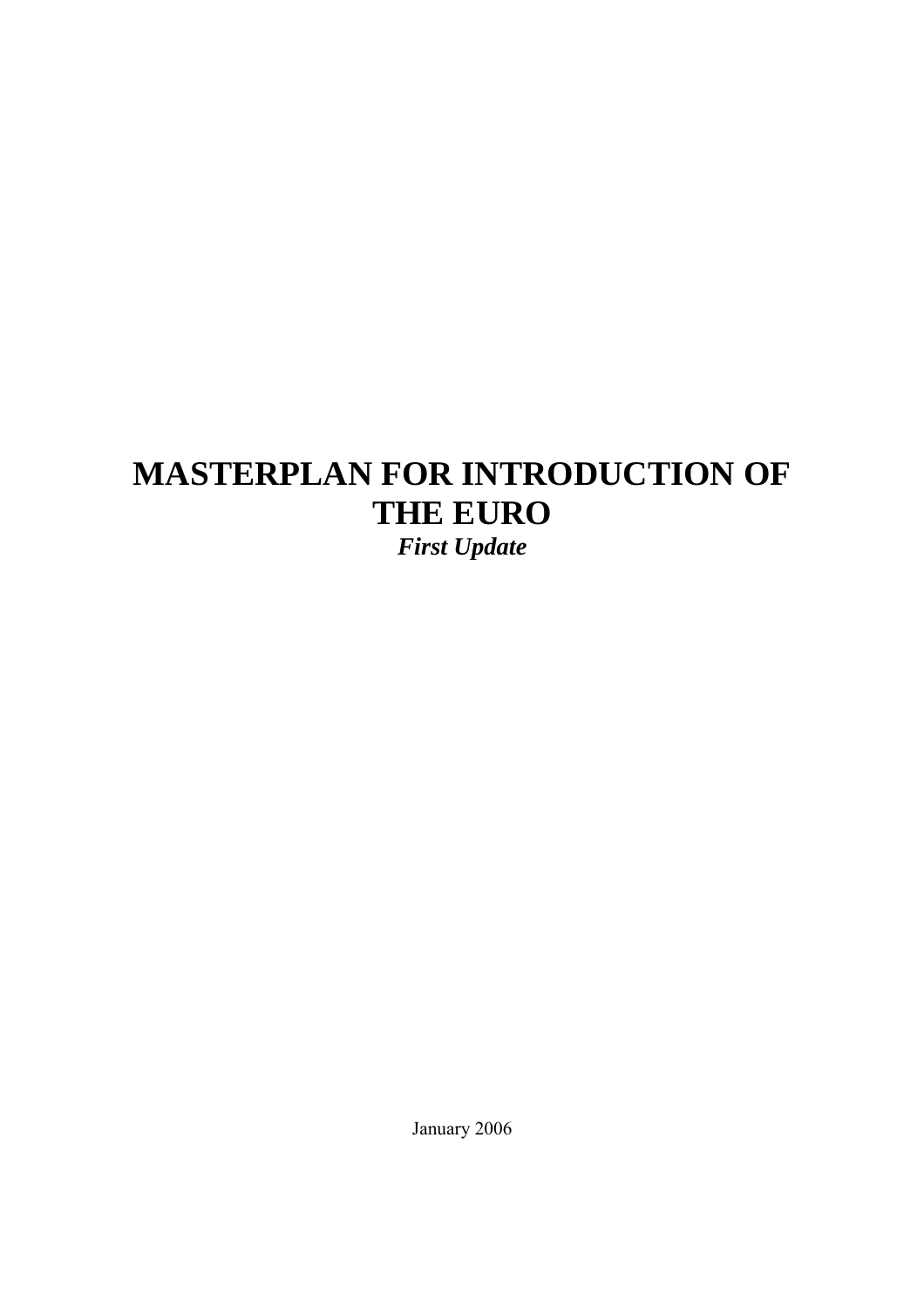The first update of the Euro Introduction Plan retains the plan's contents structure. Based on discussions to date on preparations for adoption of the euro, the contents also now include changes in the content of prior positions, as well as some new content. The Contents also now includes a new chapter: Sectoral Preparations.

The updates have been made in chapters of the Plan to reflect the changes made to date. The updates form a constituent part of the basic Plan from January 2005.

The dates in the material are conditional on the European Commission and the ECB assessing that the Republic of Slovenia fulfils the euro adoption criteria, in the 2006 Convergence Report.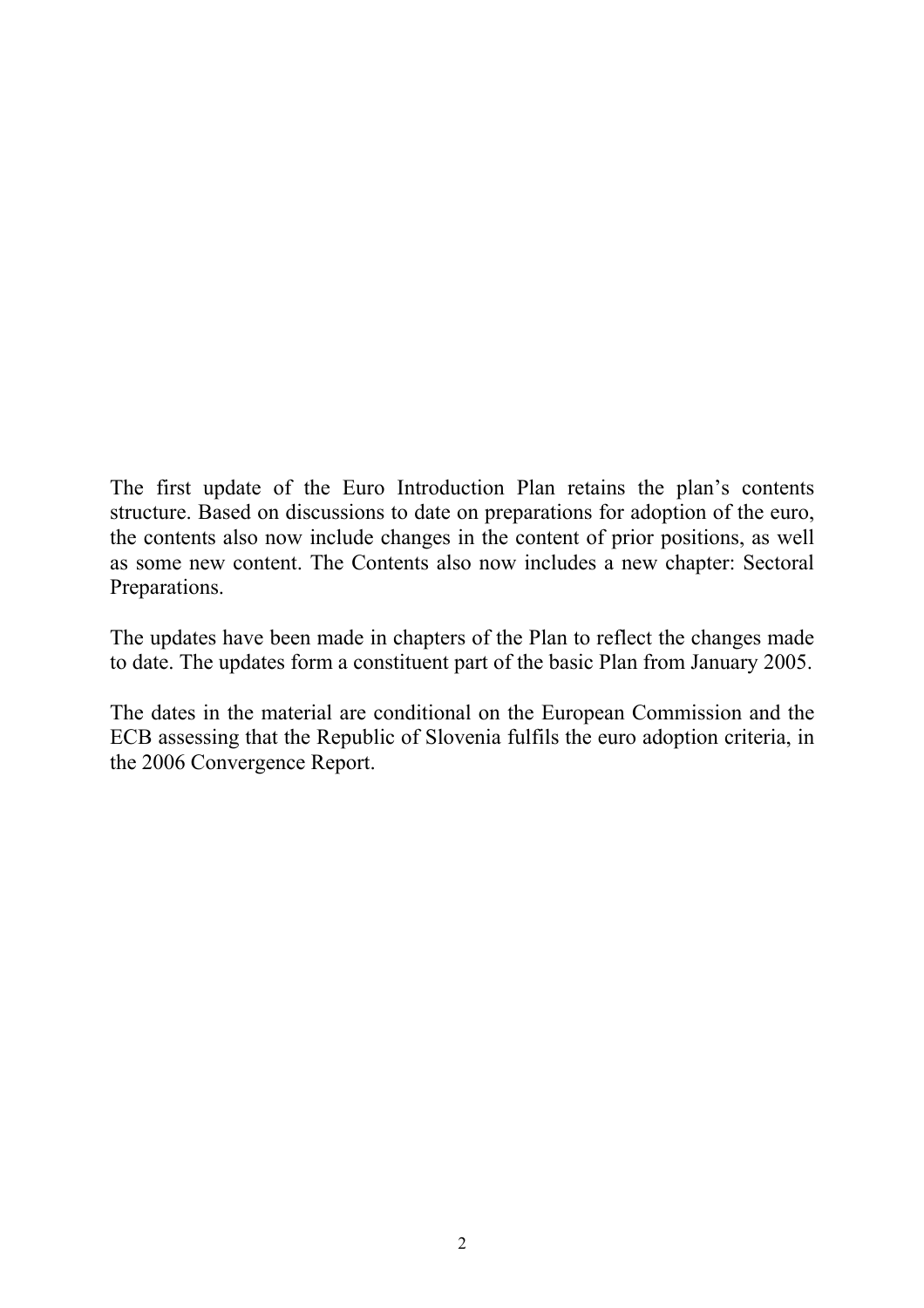# Contents

| 1. General                                                     | $\overline{4}$ |
|----------------------------------------------------------------|----------------|
| 1.1. Alternative scenarios for euro introduction               | $\overline{4}$ |
| 1.2. Introduction of the euro in Slovenia                      | 5              |
| 1.3. Public relations                                          | 6              |
| 2. Legal Framework                                             | 7              |
| 2.1. Legal adaptation required by introduction of the euro     | $\tau$         |
| 2.1.1. Legal adaptation at the EU level                        | 7              |
| 2.1.2. Legal adaptation at the national level                  | $\overline{7}$ |
| 3. Standards of good practice for the introduction of the euro | 9              |
| 3.1. Purchase and sale exchange rates in the pre-entry period  | 9              |
| 3.2. Act on Dual Display of Prices in Tolars and Euro          | 10             |
| 3.3. Rules for rounding                                        | 11             |
| 3.4. Pensions in December 2006                                 | 14             |
| 3.5. National side of euro coins                               | 15             |
| 3.6. Frontloading                                              | 16             |
| 3.7. Counterfeit detection training                            | 18             |
| 4. Sectoral preparations                                       | 19             |
| 4.1. Banks                                                     | 19             |
| 4.1.1. Payment transactions                                    | 19             |
| 4.2. Capital market                                            | 22             |
| 4.2.1. Shares                                                  | 22             |
| 4.2.2. Debt instruments                                        | 23             |
| 4.3. Public sector                                             | 26             |
| 4.3.1. Tax calculations and tax returns                        | 26             |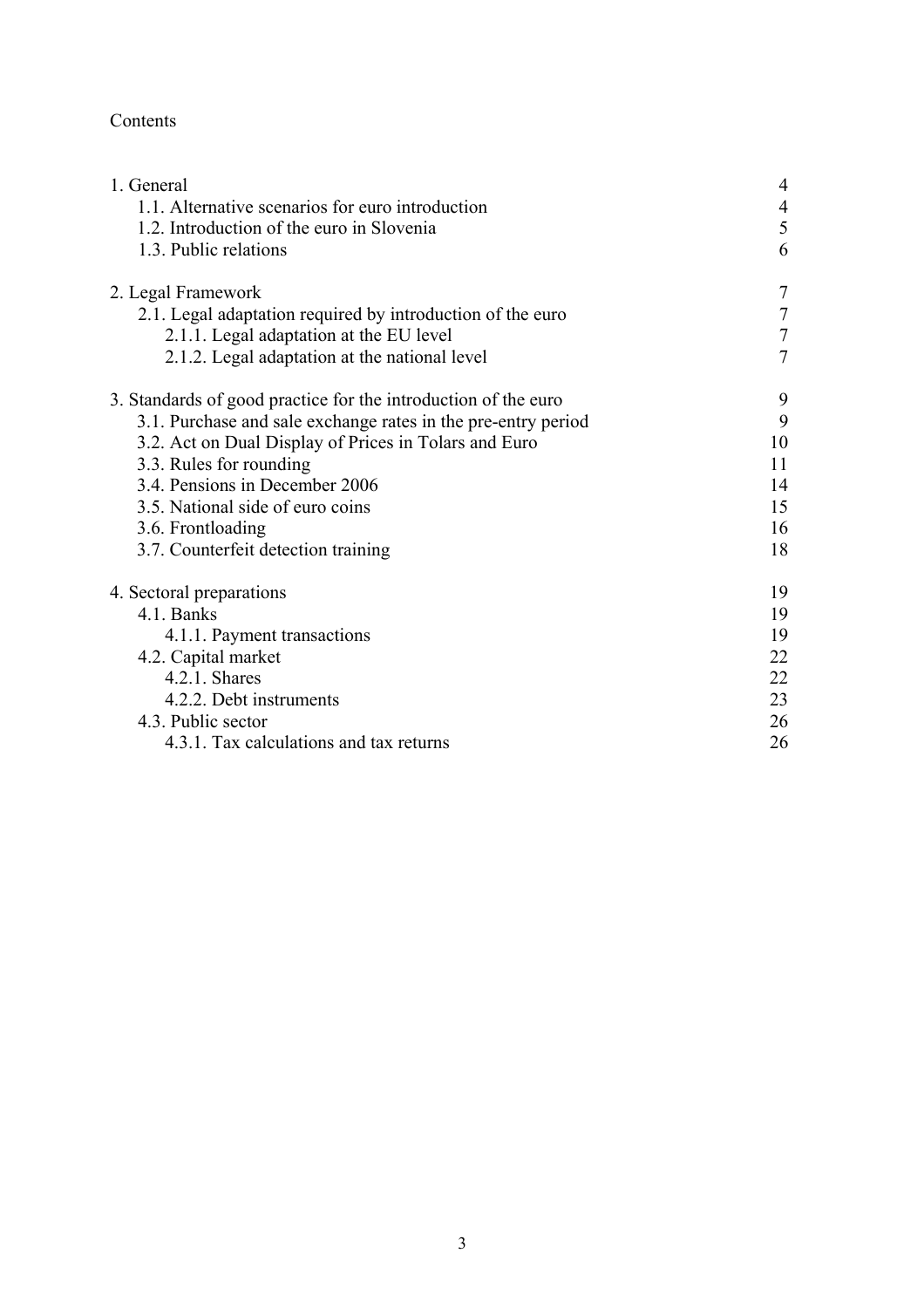#### **1. General**

#### **1.1. Alternative scenarios for euro introduction**

The first countries to introduce the euro all did so according to the same scenario, known as the Madrid scenario, which included a transitional period. Madrid was the place in which the European Council adopted the decision to select the scenario. The transitional period was called for then as the euro was first introduced as scriptural money and only later as coins and banknotes. The dates of the transitional period depended on the time needed to print euro banknotes and mint euro coins and for the logistical preparations for the cash changeover. It ran from 1 January 1999 to 31 December 2001. Member states that adopt the euro after this point will be able to choose from a number of scenarios.

In the future member states can still introduce the euro according to the Madrid scenario, i.e. with a **transitional period**, though it will not be date specific. The length of the transitional period may be different for different member states, but it should be no longer than three years. In this scenario two currencies are used in domestic payment transactions – the existing national currency and the euro.

Member states can also choose the **immediate introduction** scenario**.** The term normally used for this scenario is the "**Big Bang**". According to this scenario the transitional period would only last a "theoretical second". The adoption of the euro as national currency and the introduction of euro banknotes and coins would therefore take place simultaneously.

Finally member states can opt for the **Big Bang scenario in combination with a "phasing out period**". This scenario entails the immediate introduction of the euro with the possibility of using the national currency in certain legal instruments (accounts, accounting books) for a limited period of no more than one year. In this scenario the euro alone is currency of domestic payment transactions following its introduction.

Member states adopting the euro select one of these three scenarios for their changeover to the euro.

The Slovenian Government and the Bank of Slovenia decided when adopting the basic Euro Changeover Masterplan (January 2005) that the Big Bang scenario was the most suitable for Slovenia. This decision will require formal approval on the abrogation of the derogation and will be added to the Annex to the amended Regulation 974/98/EC and published in the Official Journal of the European Union.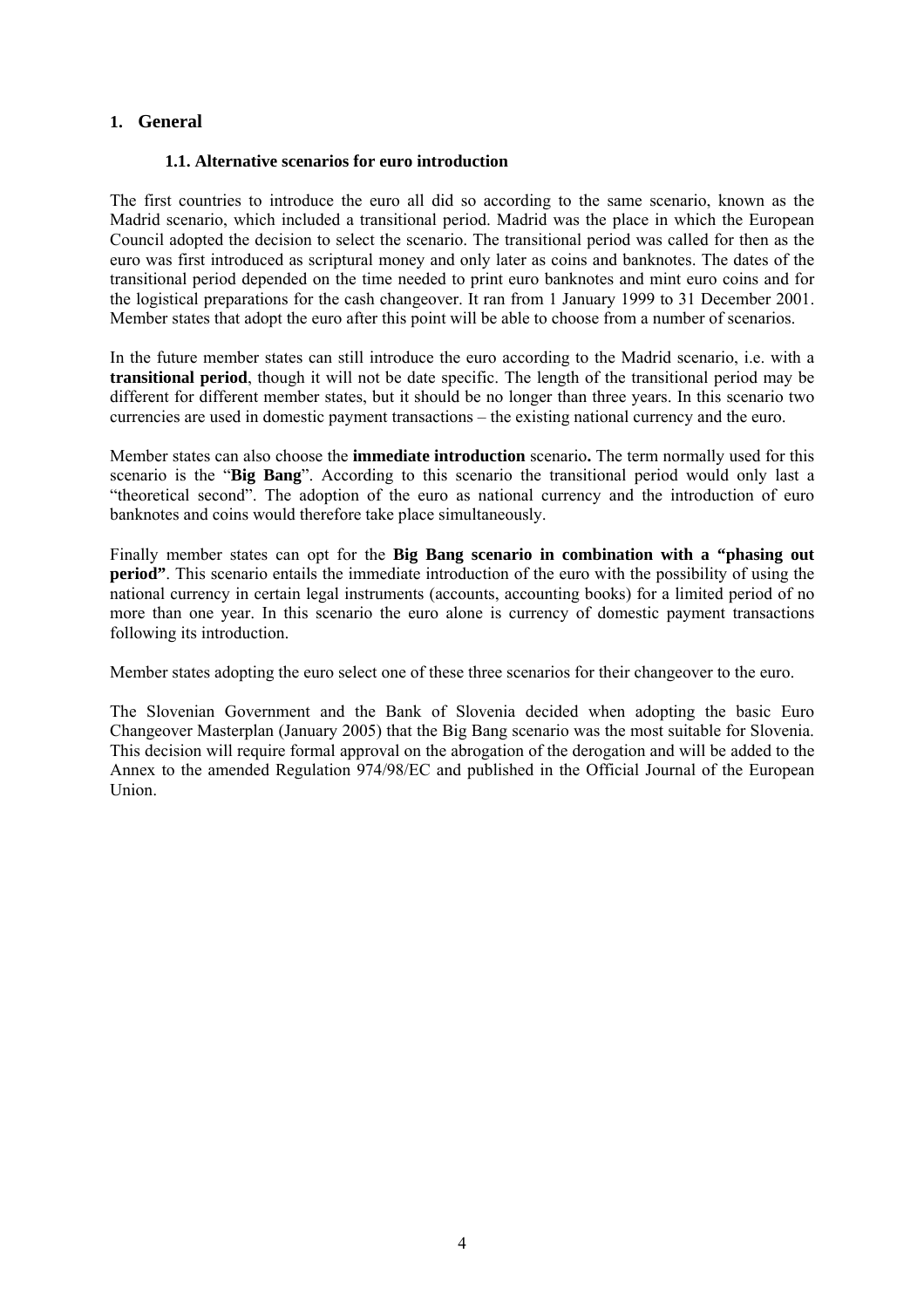#### **1.2. Introduction of the euro in Slovenia**

The Euro Masterplan envisaged a dual circulation period from 1 January 2007 to 7 January 2007. Based on discussions intended to coordinate action on the national level, in which representatives from a range of institutions expressed their desire for a longer dual circulation period, it will in fact be extended for a week. This will last from 1 January 2007 until 14 January 2007. Tolar banknotes and coins will still be legal tender during this period. If payment is made for services or goods with tolar banknotes and coins during this period, the change will given in euro.

The Euro Masterplan is provisional and depends on the Convergence Report being published in October 2006. Information now available from the EU suggests the report may be issued as soon as summer 2006. This is incorporated into the new timetable.



\* all dates are provisional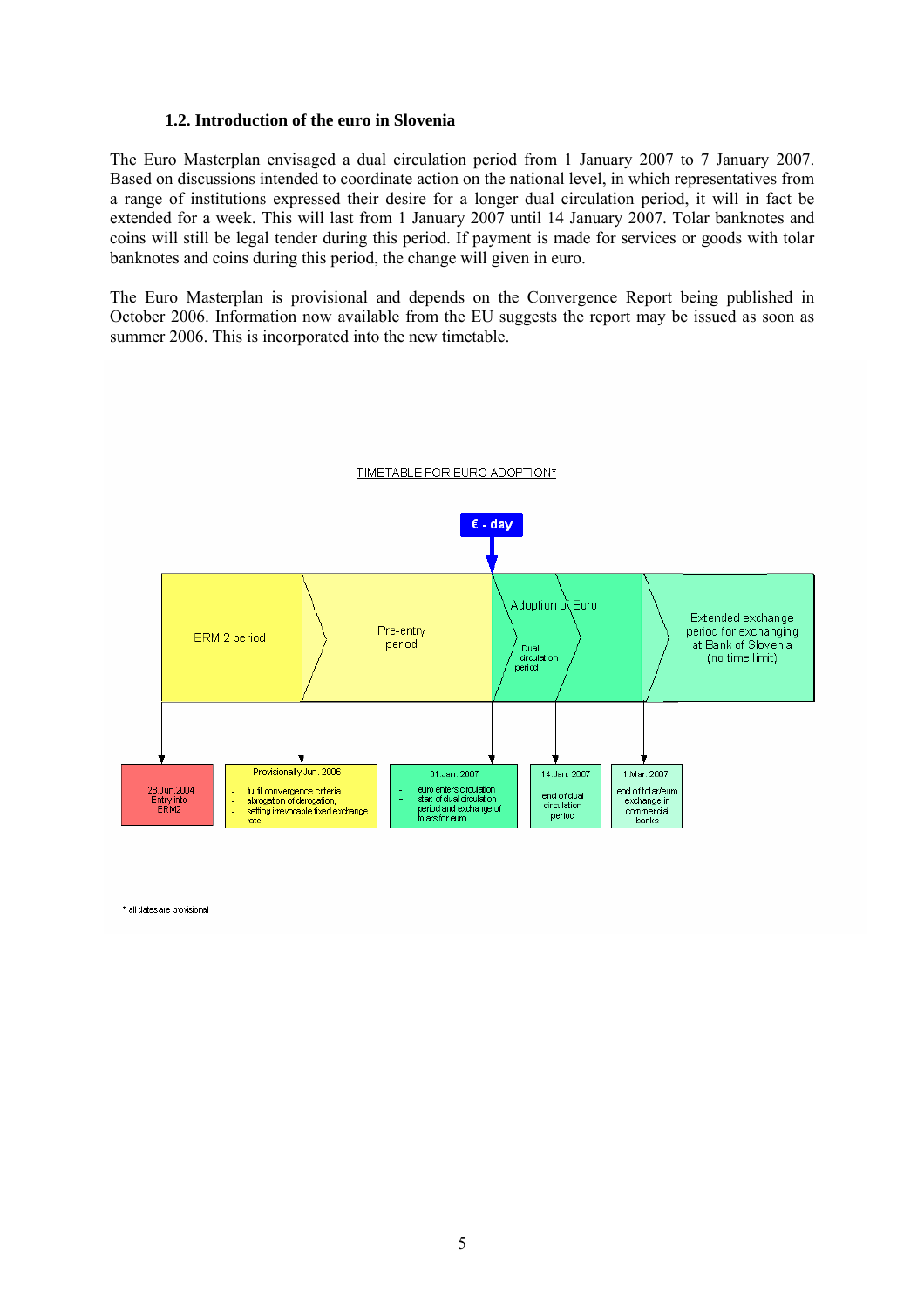#### **1.3. Public Relations**

In May 2005 the Bank of Slovenia and the Slovenian Government approved a joint communication strategy for the period 2005-2007 to support the introduction of the euro (available at: [http://www.uvi.gov.si/slo/urad/programi-porocila/strategija-evro.pdf,](http://www.uvi.gov.si/slo/urad/programi-porocila/strategija-evro.pdf) http://www.bsi.si/html/publikacije/evropa/Strategija%20evro.pdf ).

The strategy includes joint communication actions for all institutions involved in informing the public alongside the Bank of Slovenia and the Government (Bank Association of Slovenia, Chamber of Commerce and Industry and the Chamber of Crafts, Slovenian Consumers' Association). The communication strategy sets out detailed communication objectives, key target groups, joint activities for these institutions and all partners and participants in the campaign.

The strategy also formed the basis for the strategic agreement the European Commission and the Government signed on 8 November 2005 in Brussels and defines forms of reciprocal cooperation.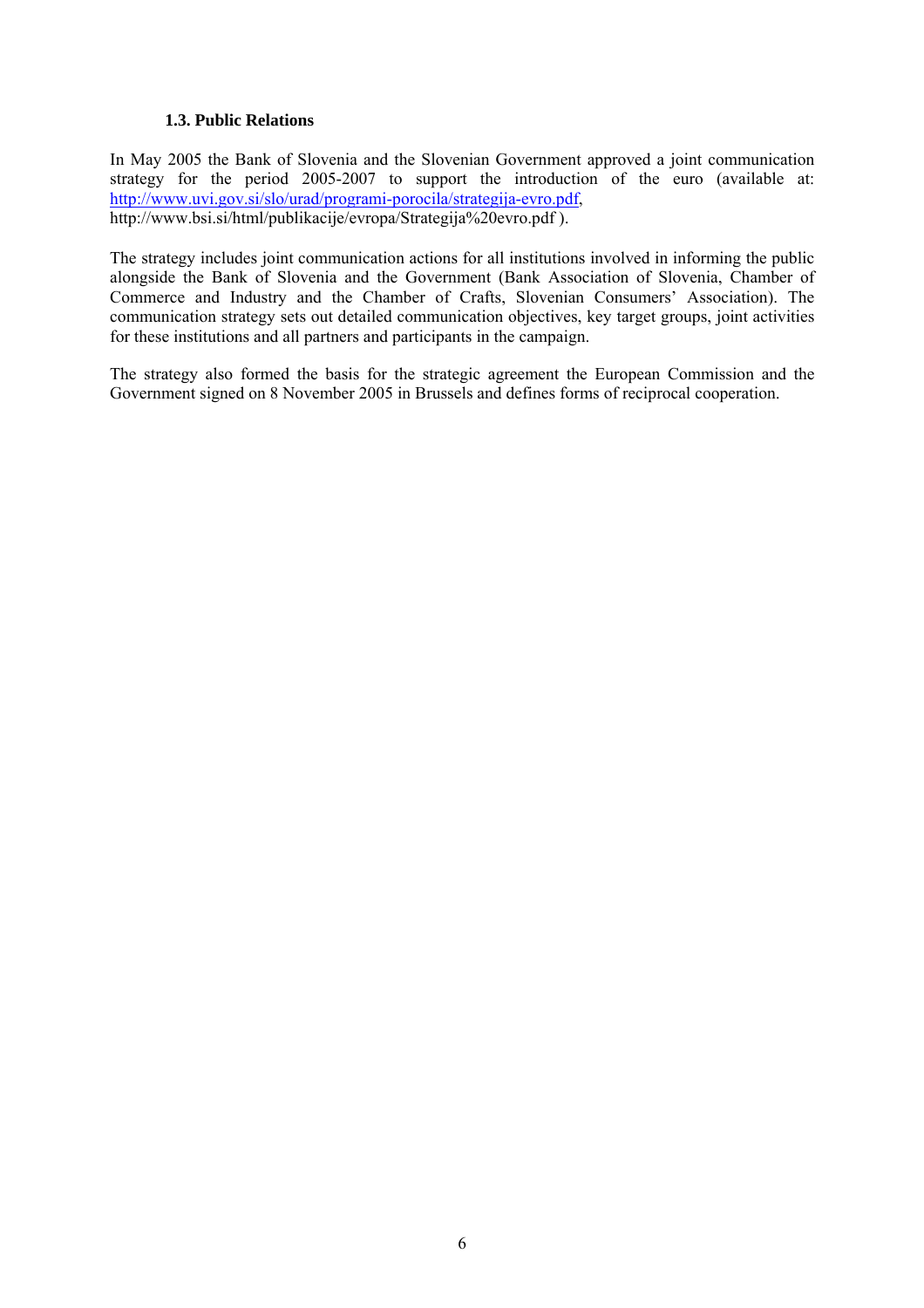## **2. Legal Framework**

#### **2.1. Legal adaptation required by introduction of the euro**

#### **2.1.1. Legal adaptation at the EU level**

In additional to the Treaty establishing the EC, the legal basis for introduction of the euro comprises three EU regulations<sup>[1](#page-6-0)</sup>:

- Council Regulation (EC) 974/98 on the Introduction of the Euro
- Council Regulation (EC) 2866/98 on the Conversion Rates between the euro and the Currencies of the Member States adopting the Euro
- Council Regulation (EC) 1103/97 on Certain Provisions relating to the Introduction of the Euro.

These EU regulations are binding in their entirety and directly applicable in all Member States.

Council Regulation (EC) 1103/97 on Certain Provisions relating to the Introduction of the Euro will not be amended because of the introduction of the euro in new member states.

Council Regulation (EC) 2866/98 on the Conversion Rates between the Euro and the Currencies of the Member States adopting the Euro governs the conversion rates between the euro and the currency of the member state introducing the euro. This regulation will be amended to include the irrevocably fixed exchange SIT/ $\epsilon$  rate, when the European Council abrogates Slovenia's derogation.

Council Regulation (EC) 974/98 on the Introduction of the Euro was recently amended to include possible scenarios for future adoption of the euro.

#### **2.1.2. Legal adaptation at the national level**

The introduction of the euro requires amendments to a number of regulations. The Minister of Finance issued a list of regulations including amendments to valid regulations and new regulations.

The list of amended existing regulations includes:

- 1) Bank of Slovenia Act (amendments in line with legal convergence requirements from the 2004 Convergence Report))
- 2) Payment Transactions Act (amendments relate to the euro as the currency for domestic payment transactions)
- 3) Salary Tax Act (amendments relate to maintaining categories subject to taxation on conversion to euro)
- 4) Misdemeanours Act (amendments relate to the bases for determining fines in euro)
- 5) Collateralisation Act (amendments relate to determining financial assets which the ESCB requires for insuring loans issued by banks)
- 6) Companies Act *[2](#page-6-1)* (amendments relate to the possibility of using no-par value shares (in Slovenian: *kosovne delnice*) in the process of adapting shares to transactions in euro).

The list of new regulations include:

- 7) Introduction of the Euro Act (defines the content of procedures to introduce the euro within national powers)
- 8) Dual Display of Prices in Tolars and Euros*[3](#page-6-2)* (ensuring transparent conversion of tolar prices into euro).

<span id="page-6-0"></span> $\frac{1}{1}$ <sup>1</sup> The content of the regulations and the current state of fulfilment can be found at the following internet address: http://www.europa.eu.int/eurlex/lex/Notice.do?val=227776:cs&lang=sl&list=227777:cs,227776:cs,&pos=2&pag e=1&nbl=4&pgs=10&hwords=&checktexte=checkbox&visu= - texte

<span id="page-6-2"></span><span id="page-6-1"></span><sup>2</sup> The draft version of the act was published in *Poročevalec Državnega zbora,* no 85/2005.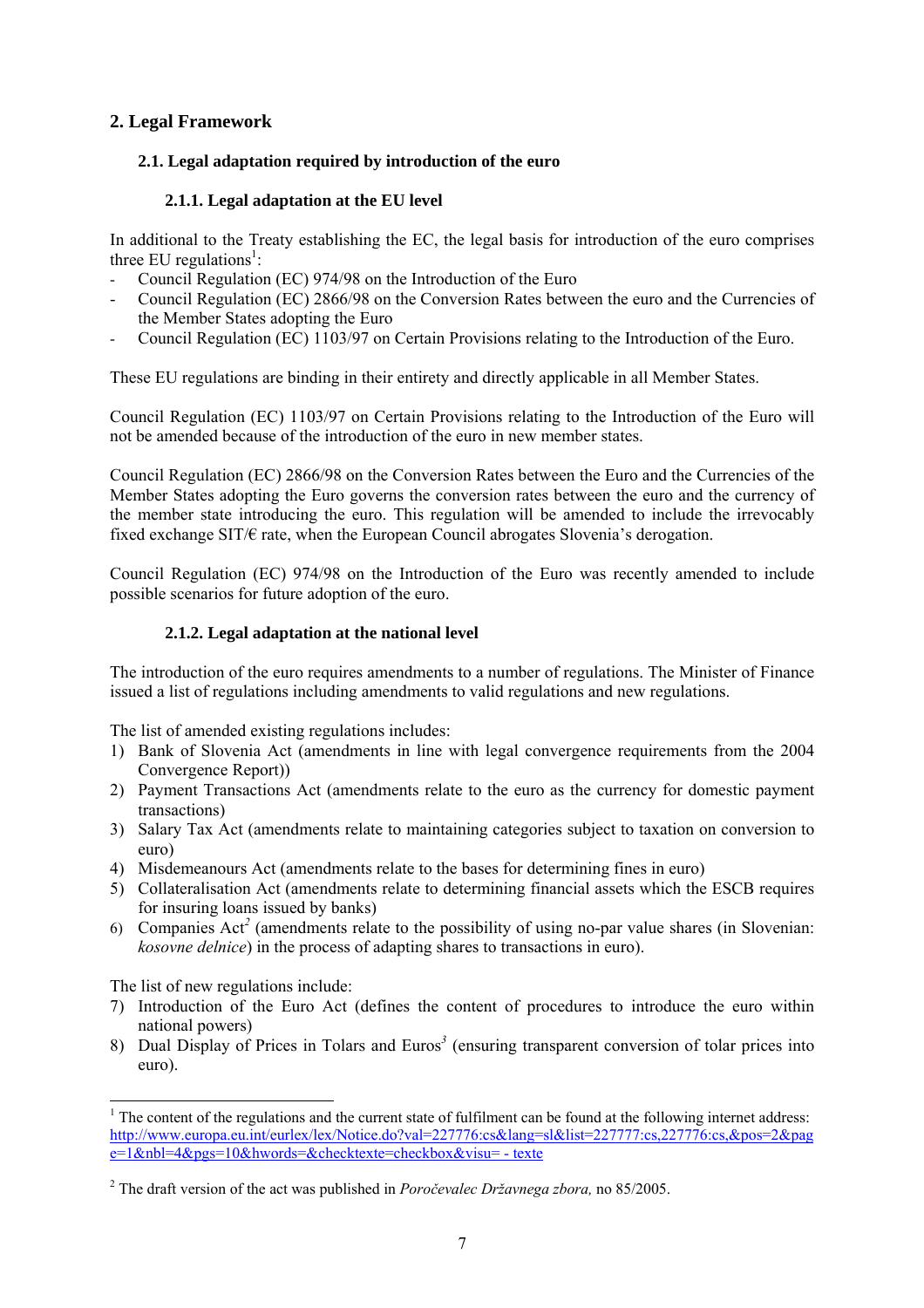The legal adaptations that are a condition for abrogation of the derogation by EU institutions relate to full conformity with the rules for operating central banks in line with Eurosystem rules and measures to protect the euro against counterfeiting. Amendments to the Bank of Slovenia Act taking into account remarks from the 2004 Convergence Report have now been prepared. In April 2005, Slovenia also ratified the Geneva Convention on the Prevention of Counterfeiting Currency from 1921.<sup>4</sup>

The changeover to the euro and withdrawal of the tolar from circulation will be governed by the Introduction of the Euro Act. This act will also specify the dual circulation period and the period for exchanging tolar banknotes and tolar coins into euro. It will contain provisions that relate to the changeover of the reference interest rate, the setting of the middle exchange rate of the Bank of Slovenia, the conversion of public debt and determine authorisations for more detailed rules on rounding calculated amounts. This act will also cancel the Currency Unit of the Republic of Slovenia Act and the Use of the Currency Unit of the Republic of Slovenia Act. A draft of the Introduction of the Euro Act has already been prepared.

Other acts and regulations that contain tolar values in penalty provisions, or for which tolar values represent the boundary between competent bodies or different categories will not be amended because of the introduction of the euro. The basic principle set out in Council Regulation (EC) 974/98 on the Introduction of the Euro will apply to these regulations, whereby values in legal instruments given in the national currency shall be deemed to be in euro taking into account the fixed exchange rate. The new values in euro will only be given in these regulations when they are amended, and not on introduction of the euro. It will not therefore be necessary to amend tax and customs regulations due to introduction of the euro. The appropriate adaptations will be made on the basis of the Introduction of the Euro Act or on the basis of implementing regulations issued on the basis of this Act.

<sup>-&</sup>lt;br>3 <sup>3</sup> Official Gazette of the Republic of Slovenia, no 101/05

<span id="page-7-0"></span><sup>&</sup>lt;sup>4</sup> The act ratifying legal succession was published in the Official Gazette of the Republic of Slovenia, no 36/05, suppl. International Treaties, no 5.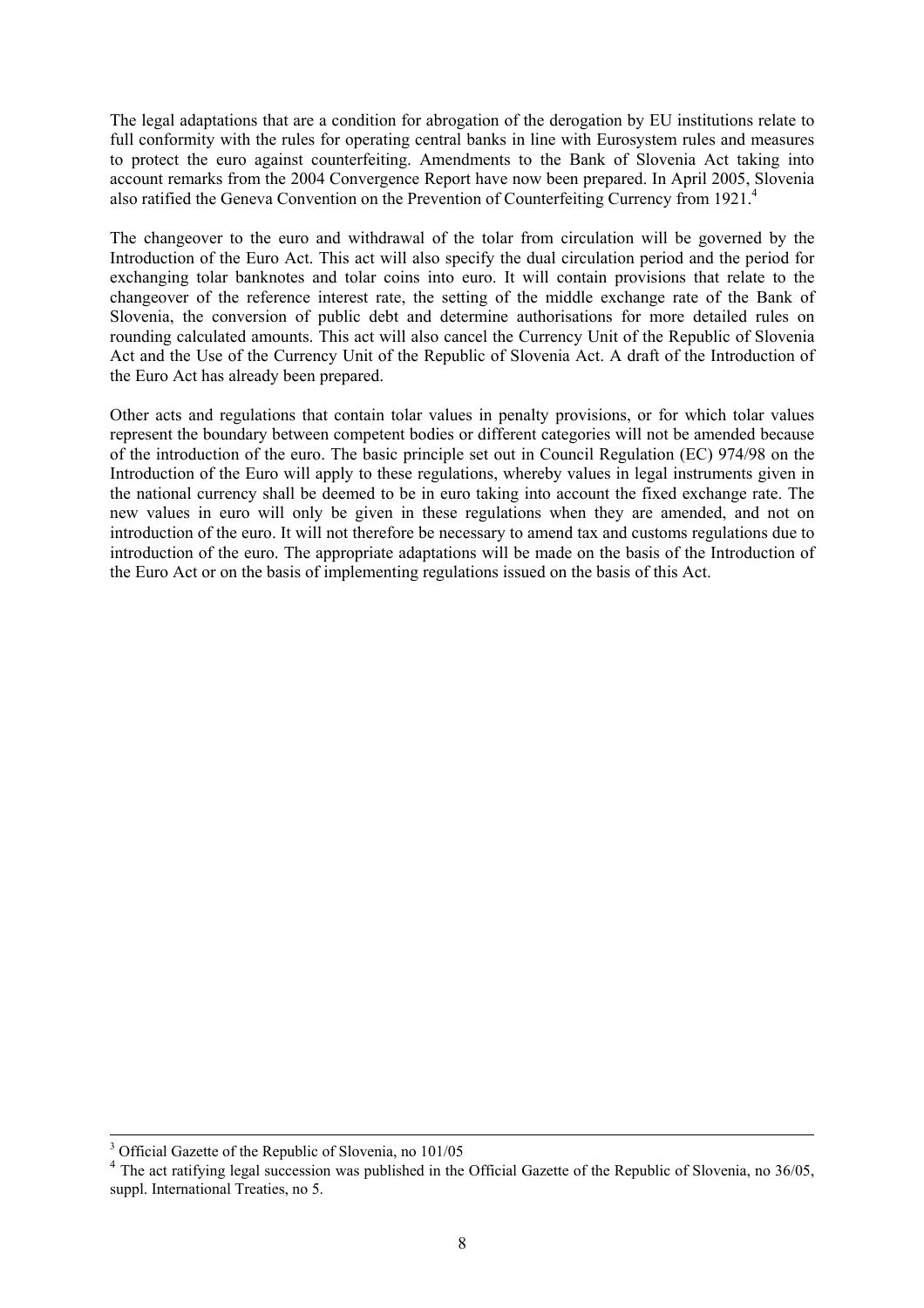### **3. Standards of good practice for the introduction of the euro**

#### **3.1. Purchase and sale exchange rates in the pre-entry period**

The Euro Masterplan envisaged displaying the tolar to euro exchange rate separately from the charges for the exchange, during the pre-entry period (the period when the irrevocable exchange rate is known, but the euro has not yet been introduced). This recommendation was based on the desire to use the irrevocable exchange rate as soon as it was set.

This recommendation was found to be unworkable in the discussion on its implementation. Bank charges for exchanging foreign currencies are included in the purchase sale exchange rates, which are supported by computer applications. Changing this practice for the euro pre-entry period would require making changes to the computer applications that would have a very short lifespan, which would represent an unreasonable increase in preparation costs in banks, so the recommendation was dropped.

When determining the exchange rate before actual adoption, the **euro will still** be a foreign currency and as such still the subject of purchase and sale, not of exchange. This means that banks will still sell euro to individual and commercial customers or purchase them from them in **tolars**, which necessitates purchase and sale exchange rates, which are a matter for individual bank policy.

The Bank of Slovenia will continue to calculate and publish a middle rate for foreign currencies during the period from the setting of the irrevocable SIT/EUR exchange rate until the adoption of the euro as legal tender.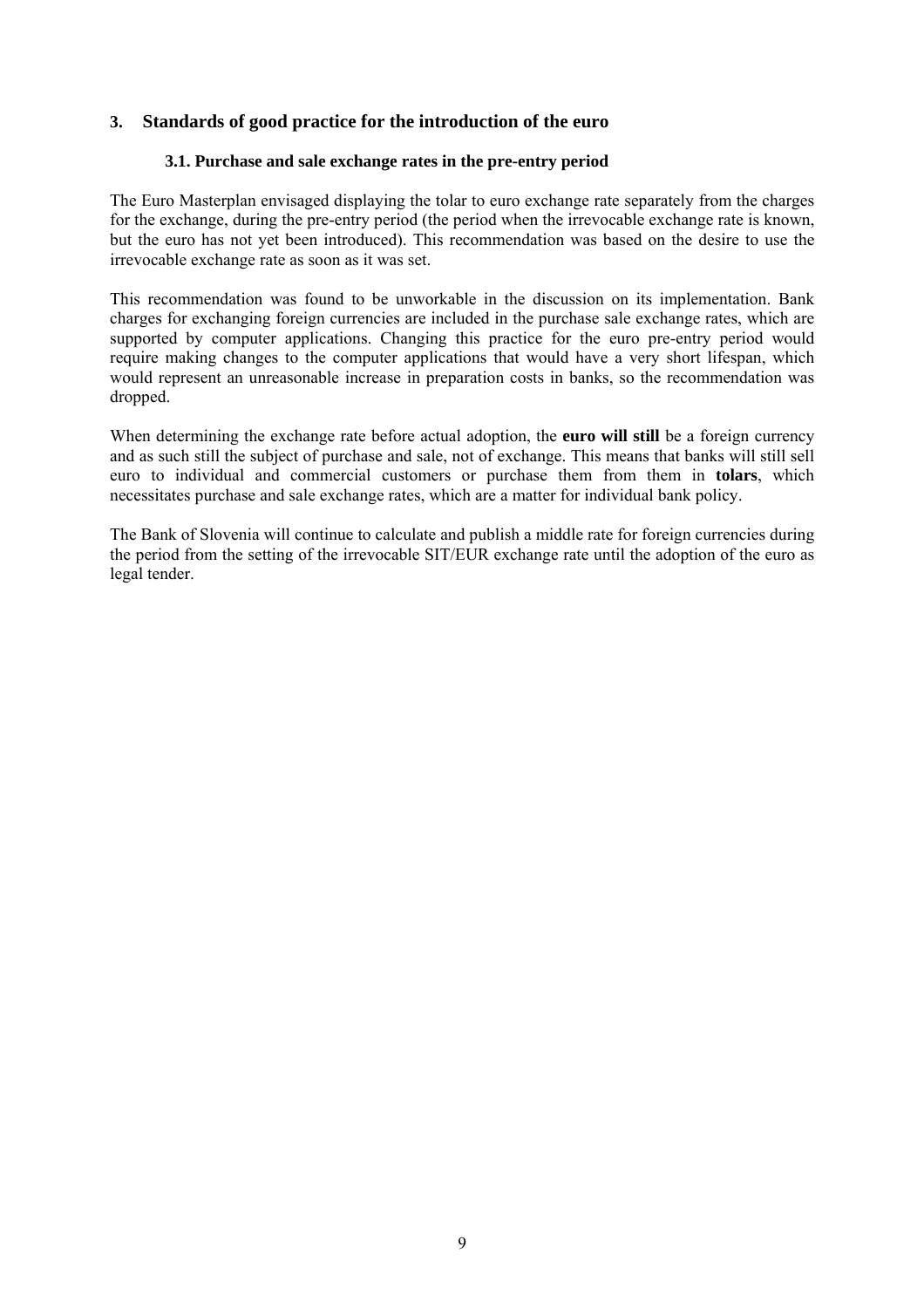#### **3.2. Act on Dual Display of Prices in Tolars and Euro**

The Act on Dual Display of Prices in Tolars and Euro governs the obligation to provide dual informative prices and dual labelling of the prices of goods and services that companies offer customers during the period of introducing the euro as legal tender in Slovenia. The purpose of the informative dual display and dual labelling of prices is to enable a smooth changeover of currency, gradual adaptation and preparation of customers to evaluate the prices of goods and services in euro, and for the comparison of prices to prevent increased inflation due to the introduction of the euro.

In the period until the irrevocable exchange rate is set the central parity fixed on Slovenia's accession to ERM II (EUR  $1 = SIT 239.640$ ) will be used to calculate prices, and following that the exchange rate determined by the European Council in accordance with Article 123(5) of the Treaty establishing the European Communities (Official Gazette of the Republic of Slovenia - International Treaties, no 7/04). We expect the central parity to be set as the irrevocable exchange rate.

The Dual Display of Prices in Tolars and Euro Act limits the obligation to provide dual pricing in the period before the introduction of the euro to displaying prices and issuing of receipts for goods and services that companies offer to customers. Customers are defined as natural persons that acquire and use goods and services for purposes other than their professional or gainful activities.

The act requires companies to provide dual display of prices for goods and services in all potential forms. **The act also defines exceptions to the general rules in these areas: (i) petrol filling stations; (ii) catalogues; (iii) sections selling meat, fish, delicatessen products and bread; (iv) vending machines for goods and services; (v) the sale of books and other published products; (vi) gaming (gambling); (vii) small enterprises; (viii) companies providing goods or services pursuant to the act governing crafts (trades); (ix) companies offering goods and services in a legal transaction in which the price or value is given in euro; (x) farmers selling goods directly to customers (end users).** 

The legal obligation to provide dual display of prices when offering banking services relates to two conditions:

- that it involves the sale of banking services to a customer;
- that the customer is issued with an invoice for the banking services sold (the definition of invoice is given in the VAT Act).

Banks must therefore provide a dual display of the bank tariff and those invoices it issues to customers specifically on the sale of services. Payment transaction documents, records on transactions and balances on personal bank accounts and other documents that only provide information on bank charges do not come into this category of invoice issued to a customer.

The original position in the Euro Masterplan obliging banks to provide dual display in these documents changed with the content of the adopted act. Banks decide as part of their business policy whether to provide dual pricing in other documents, in addition to the bank tariff and on invoices as required by the Act on Dual Display of Prices in Tolars and Euro.

The Slovenian Market Inspectorate is responsible for supervising how the act is implemented. The Act was published in the Official Gazette of the Republic of Slovenia, no 101 of 11 November 2005 and entered into force 15 days later on 26 November 2005.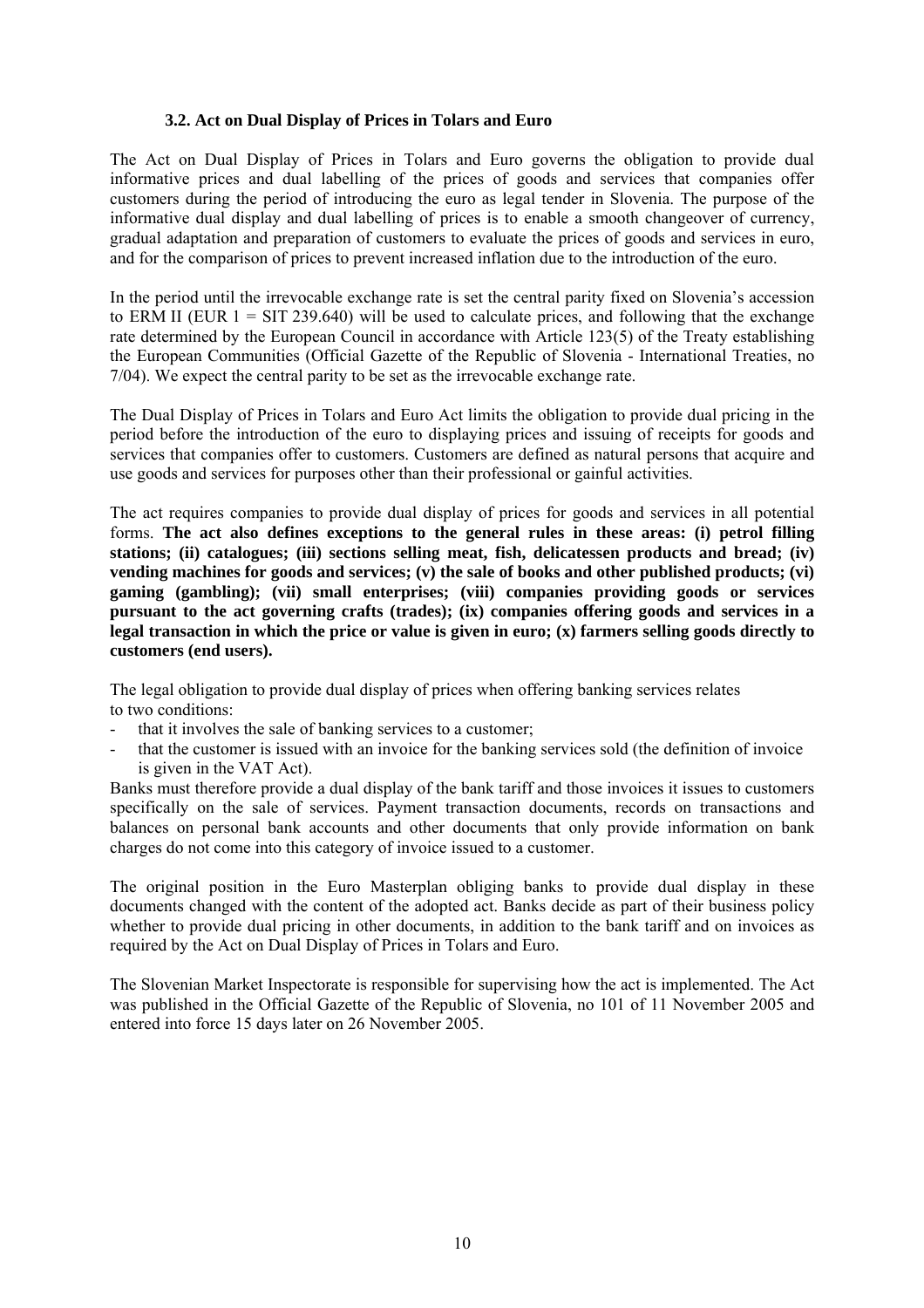#### **3.3. Rules for rounding**

In the Euro Masterplan the Government charged the Ministry of Finance and the Ministry of the Economy to prepare rules on rounding for the conversion of tolars to euro. As Council Regulation 1103/97/EC (Arts. 4 and 5) defines rules on the rounding of national values in conversion to euro and vice versa, the Ministry of the Economy prepared some starting points for rounding amounts not covered by the regulation. These relate to prices requiring a greater level of accuracy or that have a much lower value that the basic euro unit.

The currency unit in the eurozone is the euro, which is divided into smaller units, i.e. 100 cents. The lowest unit of value after adoption of the euro as the national currency will become 1 cent, which is also the smallest sub-unit that may be used in transactions. For this reason the legislature must ensure that amounts to be paid or accounted must be rounded to the nearest cent.

Attention must be paid in rounding amounts to ensure that the conversion or exchange rate is stated as one euro to a set value in the national currency and that it contains six figures (e.g. EUR  $1 =$ SIT 239.640), which cannot be reduced or rounded to fewer decimal places. The conversion of amounts in tolars into euro can only take place with an exchange rate set out in this manner. The inverted exchange rate, specifying one unit of the national currency in euro (e.g. SIT  $1 =$ EUR 0.00417) will not be used.

The rules for rounding specify that monetary amounts to be paid or accounted in euro or tolars must be rounded to the nearest cent or stotin (100 stotin to the tolar). If rounding an amount provides a result exactly in the middle, the amount is rounded up.

Specific problems in rounding euro amounts and amounts in the national currency may occur with prices with a low value or prices that require a greater level of accuracy.

Prices that require greater accuracy include prices for petroleum derivatives, gas, electricity, mobile and fixed telephony, public utilities and similar. Some examples are given below.

*Examples of price rounding in Greece, Spain and Portugal* 

| <b>Service</b>                                     | Unit<br>of     | <b>Price rounding</b> | <b>Interim amounts</b> |  |
|----------------------------------------------------|----------------|-----------------------|------------------------|--|
|                                                    | measurement    |                       |                        |  |
| Mobile telephony                                   | pulse          | Four decimal places   | Four decimal places    |  |
| Fixed telephony                                    | pulse          | n/a                   | Two decimal places     |  |
| Public<br>utilities<br>water                       | m <sup>3</sup> | Four decimal places   | Two decimal places     |  |
| Electricity                                        | kWh            | Four decimal places   | Two decimal places     |  |
| Petroleum<br>$derivatives - heating$<br>oil (bill) | litre          | Five decimal places   | Two decimal places     |  |

#### **Greece: EUR 1 = GRD 340.750**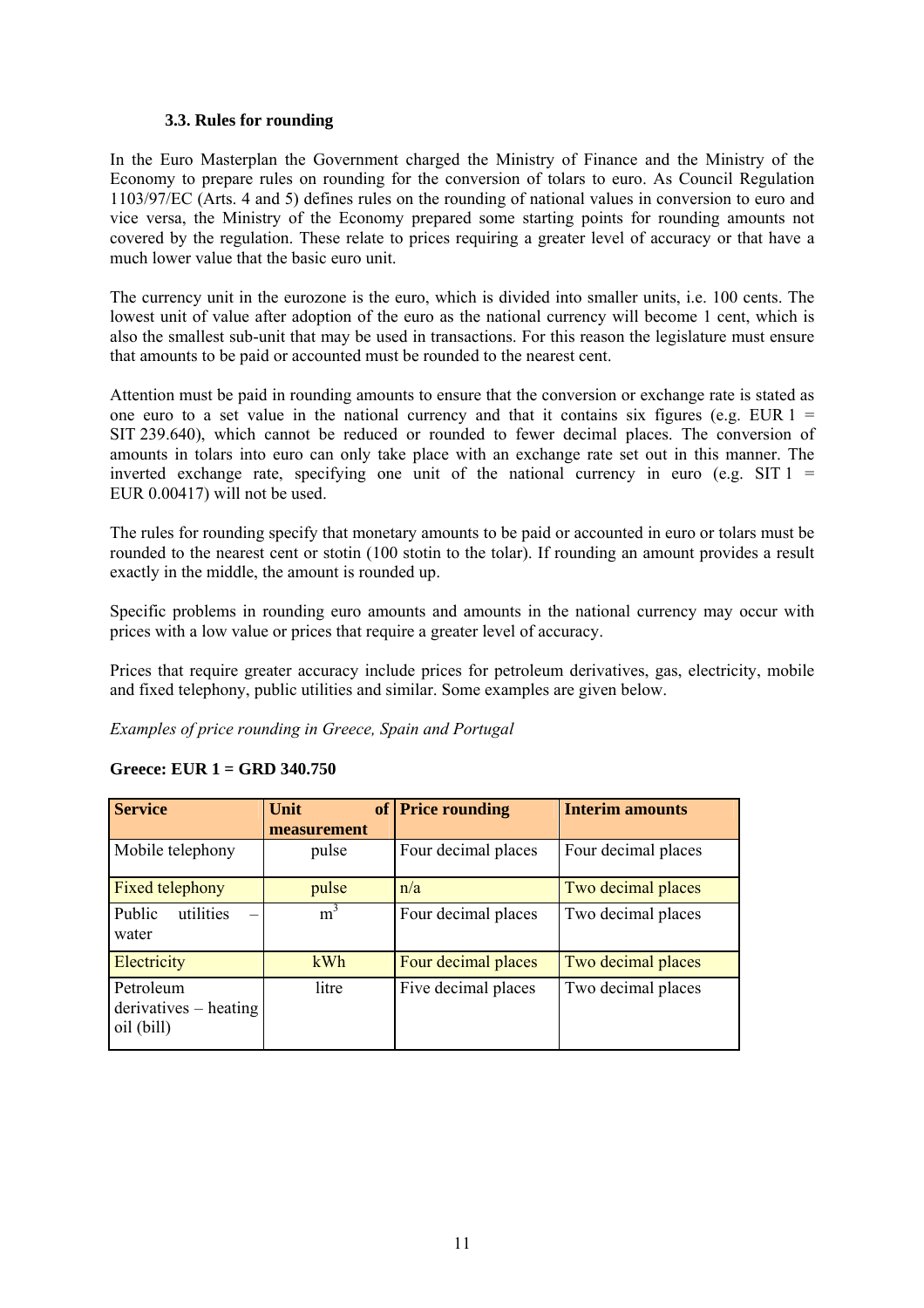#### **Spain: EUR 1 = ESP 166.386**

| <b>Service</b>                                     | <b>Unit</b> | of Price rounding   | <b>Interim amounts</b> |  |
|----------------------------------------------------|-------------|---------------------|------------------------|--|
|                                                    | measurement |                     |                        |  |
| Mobile telephony                                   | pulse       | Four decimal places | Four decimal places    |  |
| Fixed telephony                                    | pulse       | Four decimal places | Four decimal places    |  |
| Public utilities                                   |             | n/a                 | n/a                    |  |
| Electricity                                        | kWh         | Six decimal places  | Two decimal places     |  |
| Petroleum<br>$derivatives - heating$<br>oil (bill) | litre       | n/a                 | n/a                    |  |

#### **Portugal: EUR 1 = ESP 240.482**

| <b>Service</b>          | <b>Unit</b>    | of Price rounding    | <b>Interim amounts</b> |  |
|-------------------------|----------------|----------------------|------------------------|--|
|                         | measurement    |                      |                        |  |
| Mobile telephony        | pulse          | Two decimal places   | Two decimal places     |  |
| Fixed telephony         | pulse          | Three decimal places | Two decimal places     |  |
| Public<br>utilities     | m <sup>3</sup> | Four decimal places  | Two decimal places     |  |
| water                   |                |                      |                        |  |
| Electricity             | kWh            | Four decimal places  | Two decimal places     |  |
| Petroleum               | litre          | Six decimal places   | Two decimal places     |  |
| $derivatives - heating$ |                |                      |                        |  |
| oil (bill)              |                |                      |                        |  |

Given the experiences of the countries that first adopted the euro and on the basis of calculations taking into account different numbers of decimal places when rounding, the following rules are recommended for rounding sensitive prices in Slovenia:

- In converting prices from tolars to euro when a high level of accuracy is required or for low value prices that are sensitive to the slightest change in rounding, and where the amounts represent a significant element in company revenues and customer costs, prices shall be rounded to at least four decimal points.

Monetary amounts determined from these prices that are to be paid or accounted are then rounded to the nearest cent or stotin.

In no case may a monetary amount for payment, liquidation or accounting as a final account be changed as the result of rounding carried out in interim operations. Interim operations mean operations where the immediate objective of the operation is not payment or accounting of the final relevant monetary amount.

Pricing must take account of the valid legal principle that the introduction of a new currency must not affect the continuity of contracts and other legal instruments, which means that prices in the new currency must not differ from the price in the national currency. The continuity of contracts must also be taken into account in rounding, which means that the use of more decimal places than prescribed is permitted where required.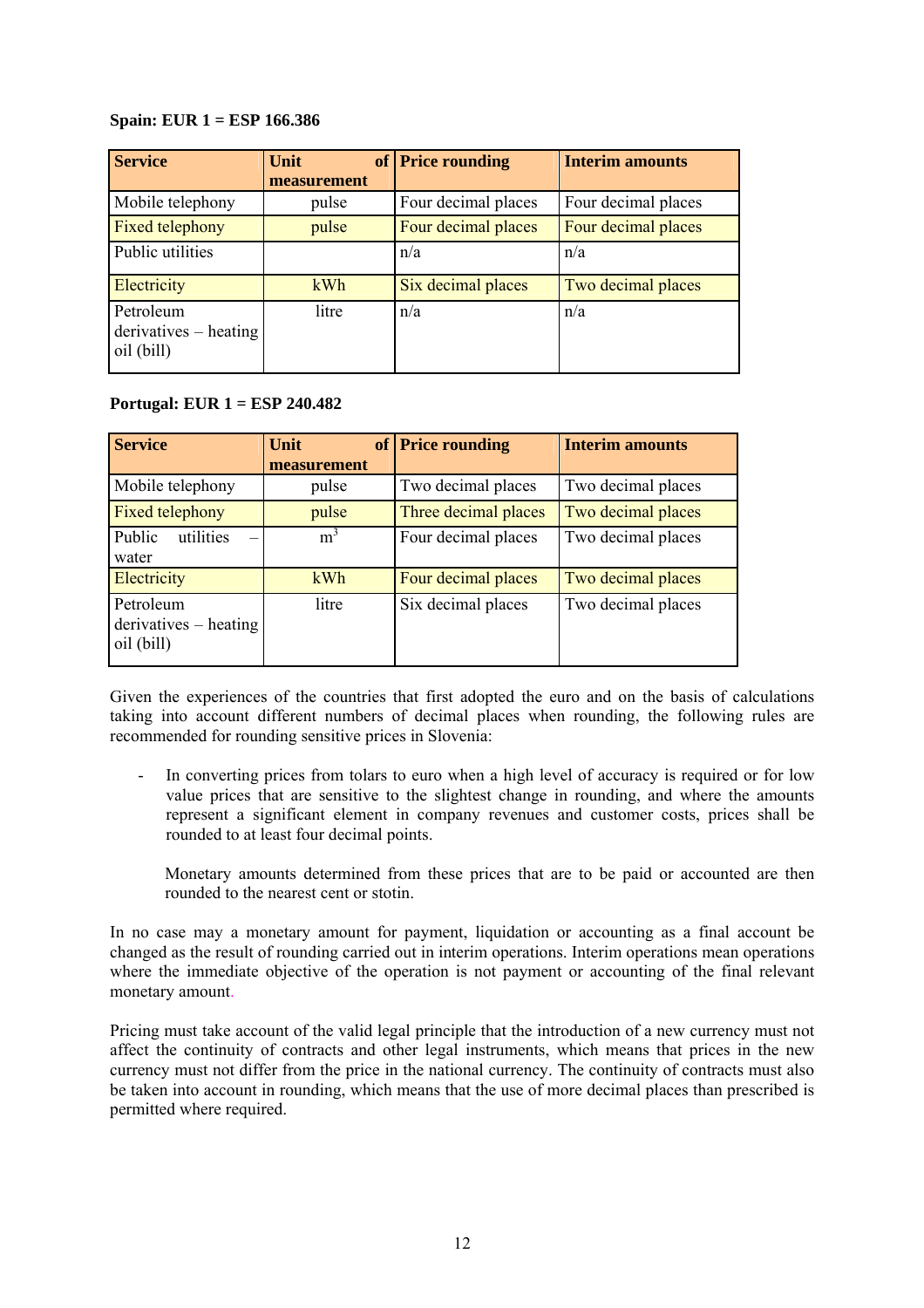Proposals for some goods and services:

| <b>Service</b>                                     | Unit<br>measurement | of Price rounding    | <b>Interim amounts</b> |  |
|----------------------------------------------------|---------------------|----------------------|------------------------|--|
| Mobile telephony                                   | pulse               | Four decimal places  | Two decimal places     |  |
| Fixed telephony                                    | pulse               | Four decimal places  | Two decimal places     |  |
| Public<br>utilities<br>water                       | $m^3$               | Four decimal places  | Two decimal places     |  |
| Electricity                                        | kWh                 | Four decimal places  | Two decimal places     |  |
| Petroleum<br>$derivatives - heating$<br>oil (bill) | litre               | Three decimal places | Two decimal places     |  |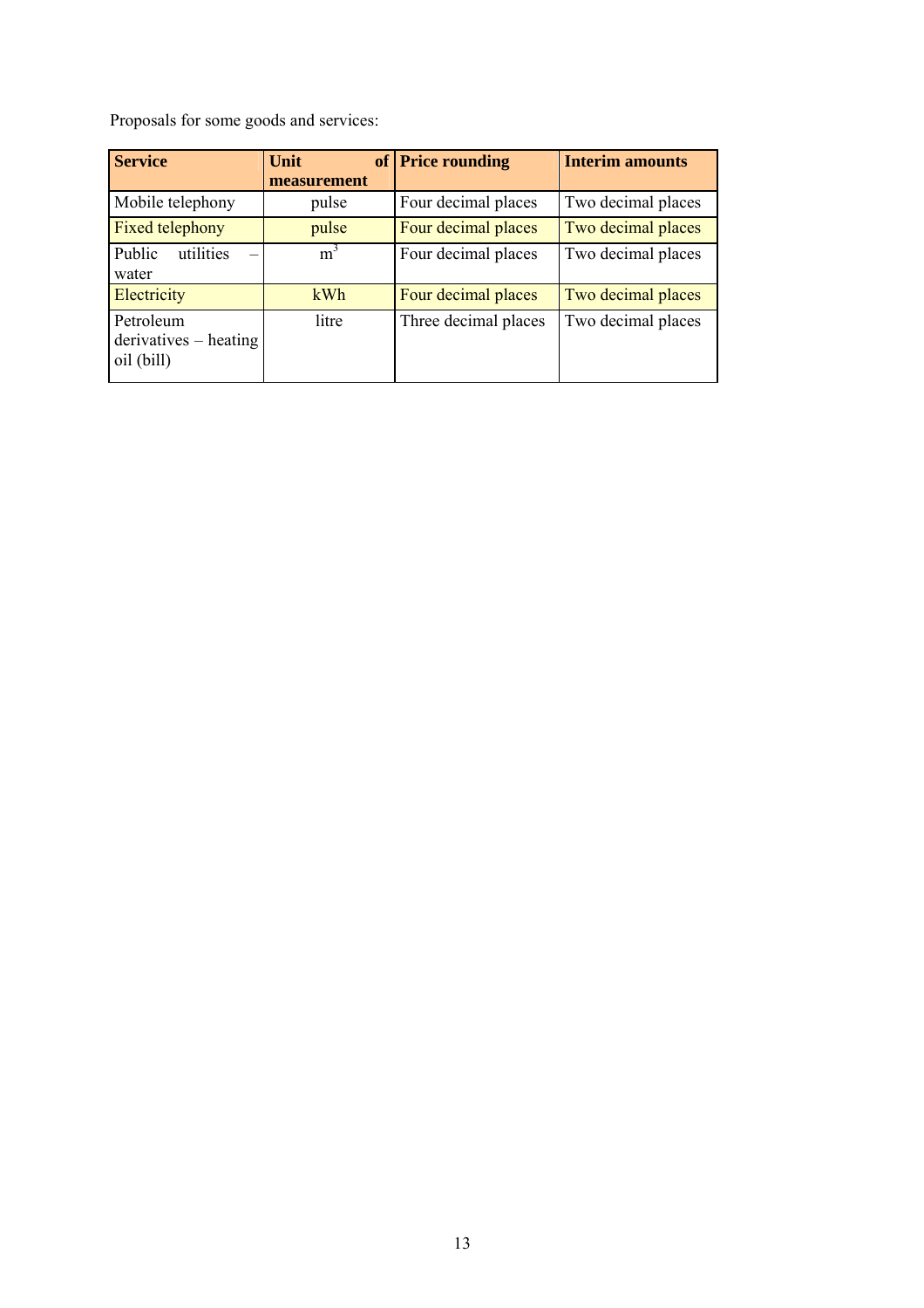#### **3.4. Pensions in December 2006**

The Euro Masterplan envisaged that the Ministry of Finance, the Bank of Slovenia, Pension and Disability Insurance Institute and the Bank Association of Slovenia should study the possibility of paying pensions in December 2006 in euro, before the introduction of the euro.

At a joint meeting these four institutions found that paying pensions in euro before its introduction could lead to some practical consequences that will be difficult to manage. It was therefore decided that the best solution to ensure the use of cash in the days before the introduction of the euro is somewhat spread out was to make payment in tolars some days before it would normally be paid.

At the meeting of representatives of Ministry of Finance, the Bank of Slovenia, the Bank Association of Slovenia, and the Pension and Disability Insurance Institute, it was agreed that pensions would be paid in tolars on 22 December 2006 instead of 29 December.

The Ministry of Finance agreed to the early payment of pensions in December 2006.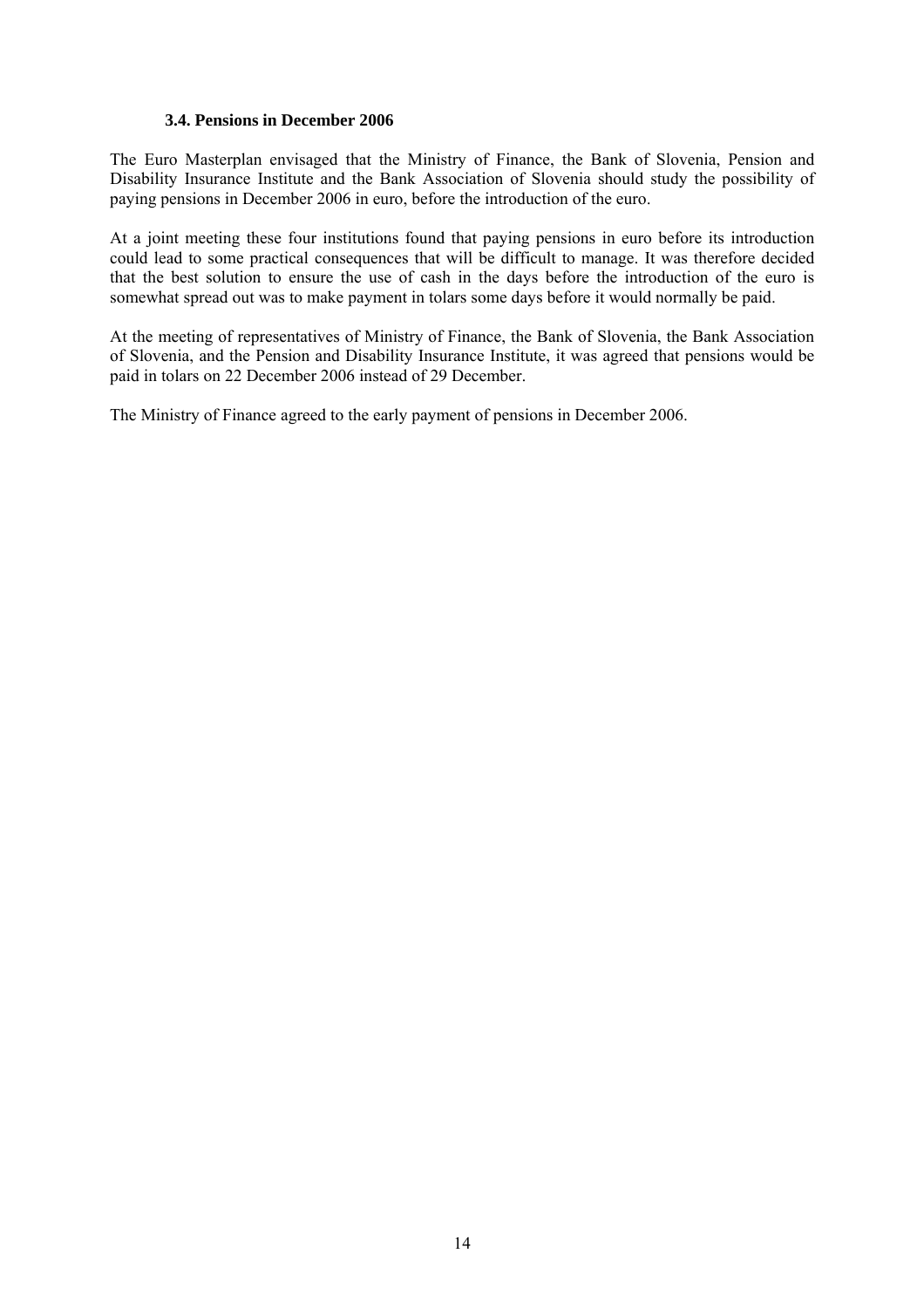#### **3.5. National side of euro coins**

2 EURO – France Prešeren 1 EURO – Primož Trubar





10 cents – Plečnik's parliament design 5 cents – Grohar's "The Sower"



2 cents – Prince's Stone 1 cent - Stork





50 cents – Triglav 20 cents – Lipizzaner horses





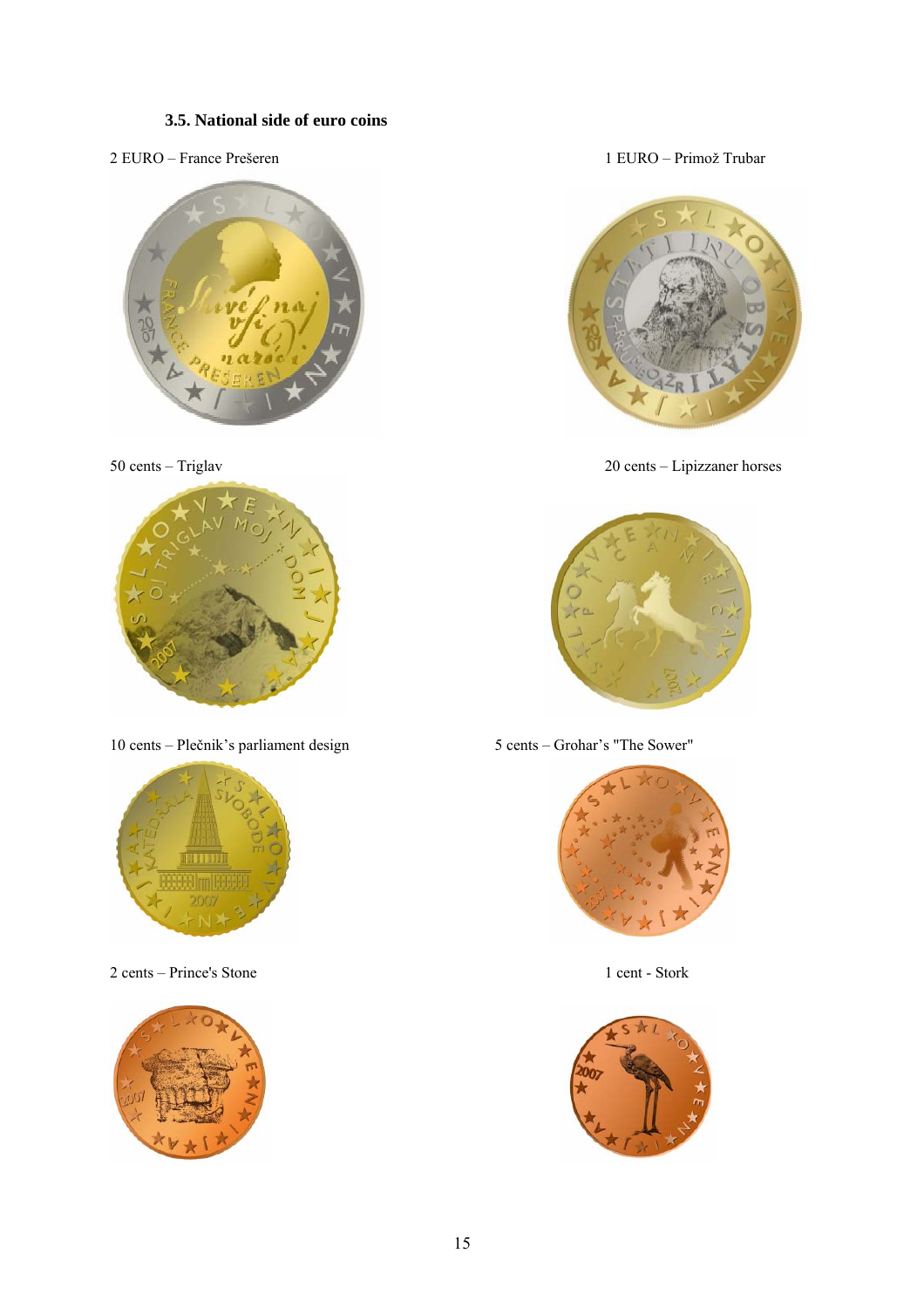#### **3.6. Frontloading**

The frontloading of euro coins to banks will start 1 September 2006, and the frontloading of euro banknotes is set for 11 December 2006. Banks will start supplying euro coins to businesses from 1 December 2006, and euro banknotes from 11 December 2006. Businesses and salespersons will also receive pre-prepared packets of coins during the frontloading with a suitable structure of denominations for initial cash transactions.

| Table 1: Supply of euro banknotes and coins |  |
|---------------------------------------------|--|
|                                             |  |

|                 | <b>EURO COINS</b>              |                                            | <b>EURO BANKNOTES</b>         |                                    |                                          |                                                   |
|-----------------|--------------------------------|--------------------------------------------|-------------------------------|------------------------------------|------------------------------------------|---------------------------------------------------|
|                 | <b>Supply of</b><br>euro coins | <b>Frontloading of Early</b><br>euro coins | frontloading of<br>euro coins | Supply of euro<br><b>banknotes</b> | <b>Frontloading of</b><br>euro banknotes | <b>Early</b><br>frontloading of<br>euro banknotes |
| <b>Quantity</b> | 238 million                    | 155 million                                |                               | 94.5 million                       | 42.3 million                             |                                                   |
|                 | coins                          | coins                                      |                               | notes                              | notes                                    |                                                   |
| Weight          | 1 1 7 0                        | 751 tonnes                                 |                               | 73 tonnes                          | 32.4 tonnes                              |                                                   |
|                 | tonnes                         |                                            |                               |                                    |                                          |                                                   |
| <b>Start</b>    | 16.08.06                       | 01.09.06                                   | 01.12.06                      | 14.11.06                           | 11.12.06                                 | 11.12.06                                          |

During the frontloading period, the Bank of Slovenia will supply commercial banks, larger branches of commercial banks and large users of cash (large retailers by special agreement).

During the frontloading, banks will also receive starter kits for individuals (150 000 starter kits with 44 coins worth EUR 12.52), which people will be able to purchase before adoption of the euro. The sale of starter kits will begin on 15 December 2006. In addition to starter kits of euro coins, the Bank of Slovenia is also planned sets of euro coins with the national side. A total of 30 000 sets of euro coins are planned – mainly for numismatists.

From 1 January 2007 onwards the population will be able to obtain euro banknotes and coins in the following ways:

- In commercial banks where it will be possible to exchange tolar banknotes and coins for euro banknotes and coins free of charge until 1 March 2007;
- From cash dispensers that will only provide  $\epsilon$ 10 and  $\epsilon$ 20 denominated banknotes after 1 January 2007;
- At the Bank of Slovenia, which will exchange tolar banknotes free-of-charge after 1 March 2007, without a time limit, and tolar coins until 31 December 2016.

When payment is made in tolars to retail traders during the dual circulation period, change will be given in euro.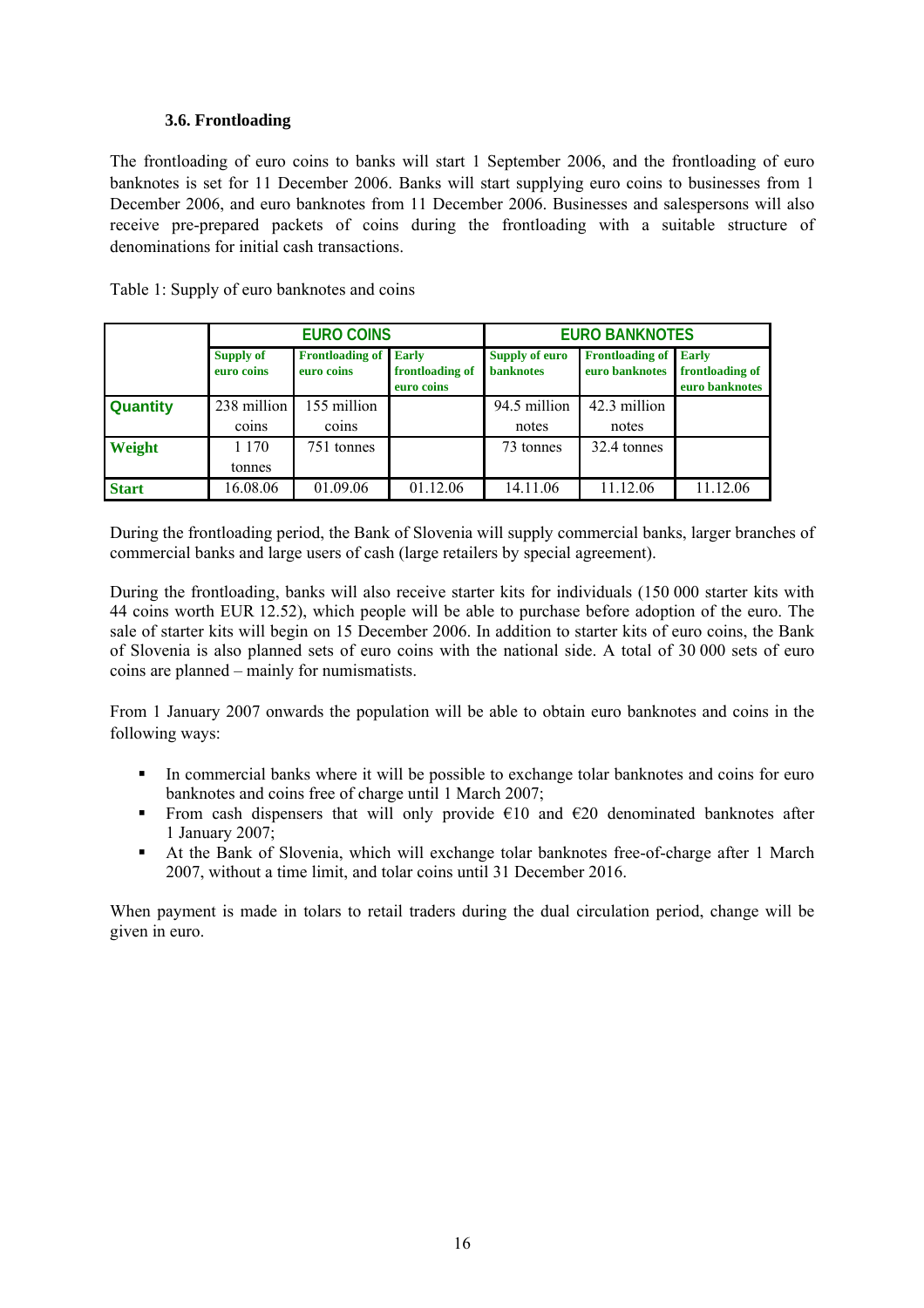

Figure: Euro changeover scenario for companies and individuals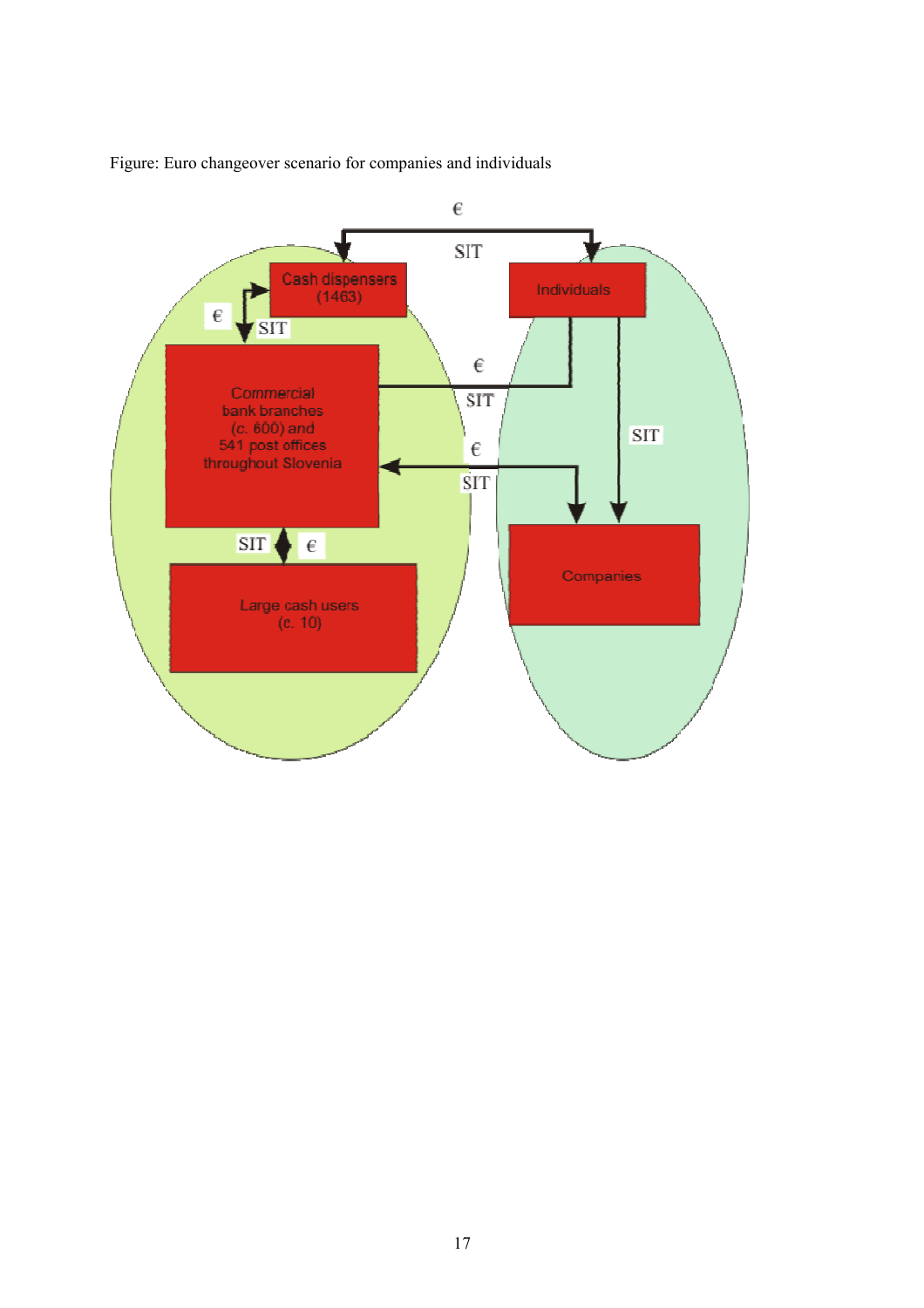#### **3.7. Counterfeit detection training**

In accordance with the recommendations of the European Central Bank and the European Commission on protecting the euro against counterfeiting (Council Regulation (EC) No 1338/2001), the National Counterfeit Centre at the Bank of Slovenia will start to train cashiers and others that handle euro banknotes and coins.

In 2005 the National Counterfeit Centre prepared a training programme, teaching material and test material. Two thousand copies of the material provided to lecture participants in CD-ROM format, were issued by the Bank of Slovenia. It includes texts presenting the history of counterfeiting, the obligations of users when a counterfeit is detected, Slovenia's international obligations in the field of detecting and preventing counterfeiting and a description and the powers of an individual organisation or body in combating counterfeiting. The material gives a detailed presentation of genuine and counterfeit euro banknotes and coins and Slovenian tolars.

In 2005 a total of 46 lectures were organised, which were attended by 798 participants. After the lectures, the participants sat a test.

In 2006 the National Counterfeit Centre will continue training on recognising counterfeit euro banknotes and coins. Training will be mainly for traders and tradespeople. The National Counterfeit Centre will also participate in a publicity campaign on detecting and authenticating genuine euro banknotes and coins.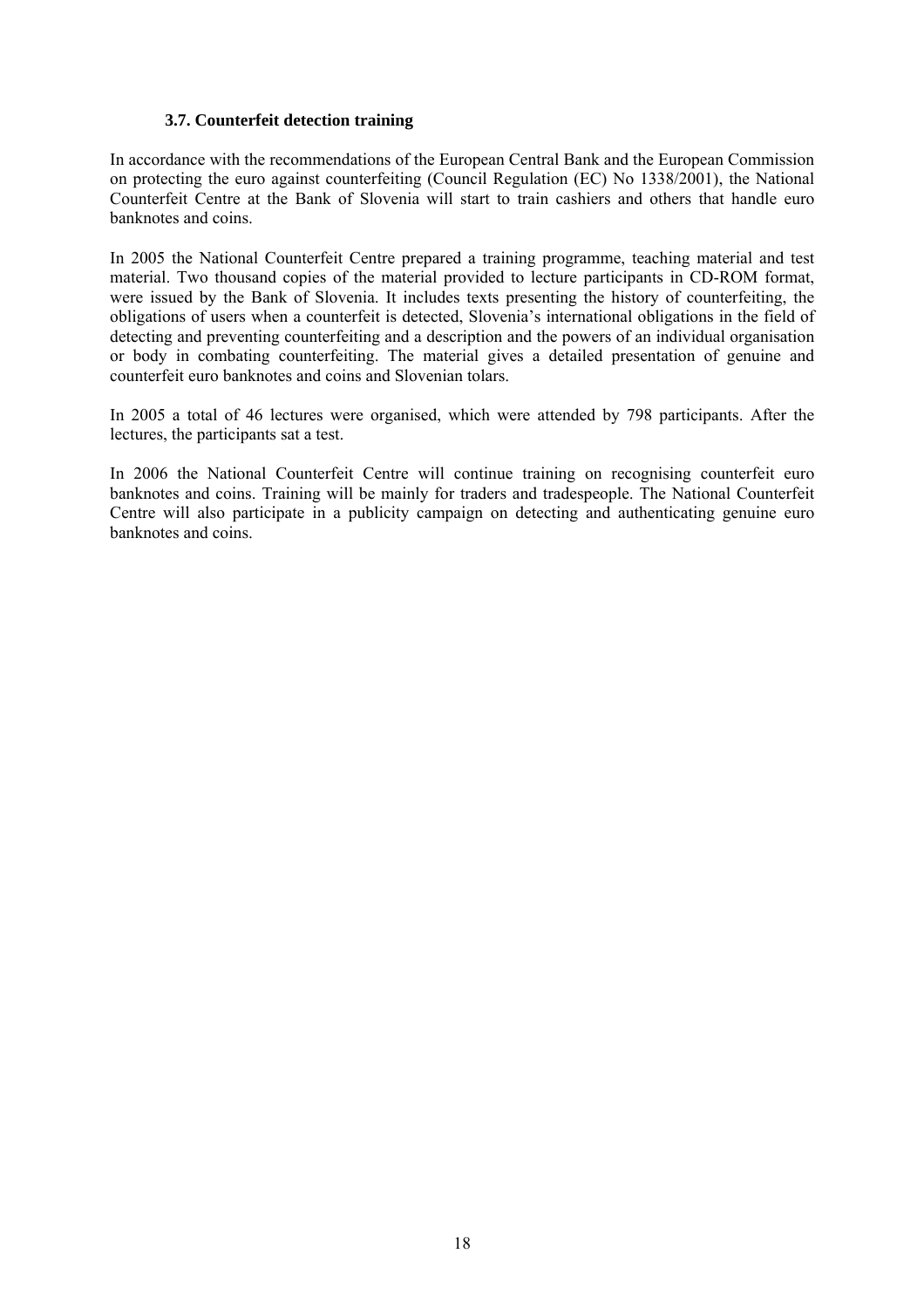#### **4. Sectoral preparations**

#### **4.1. Banks**

#### **4.1.1. Payment transactions**

The changeover to payment in euro will affect both cash and non-cash payment methods.

#### *Withdrawing euro banknotes and coins and their use in payments*

When on 3 January 2007 banks open their branches to their customers, they will pay out cash from and accept deposits into customer accounts in euro (payments into account will be accepted in tolars until 14 January 2007) and exchange tolars for euro. Before this date, people will be able to withdraw euro banknotes from their accounts from cash dispensers over the New Year holidays on 1 and 2 January 2007. In the second half of 2006, the banks, together with Bankart (the company that supports the operation of a network of approximately 1450 cash dispensers in Slovenia), will therefore upgrade software and cash dispenser drawers so that it will be possible to withdraw tolar banknotes exclusively until 31 December 2006 and  $\epsilon$ 10 or  $\epsilon$ 20 denominated euro banknotes from 1 January 2007. The current framework plan for the changeover to euro banknotes and coins envisages that cash dispensers will stop functioning at 21.00 on 31 December 2006 until a few minutes past midnight on 1 January 2007 and that 60 to 70% of all cash dispensers will be ready to dispense euro a few minutes after midnight. The list of cash dispensers with a timetable for when they will be ready to dispense euro banknotes will be made public in advance.

From 1 January 2007 until 14 January 2007 it will still be possible to pay in tolars, but it will not be permitted to pay out tolars. Tolar banknotes and coins will be accepted by banks, which will then perform the transaction in euro as all non-cash transactions will be exclusively in euro from 1 January 2007. At their customers' request, banks will also exchange tolar banknotes and cash for euro, but only until 28 February 2007, after which date it will only be possible to exchange tolars for euro at the Bank of Slovenia.

#### *Changes to payment instruments*

Preparations are underway in relation to non-cash payment in euro, especially in relation to adapting some forms of payment instrument, the conversion of the balance in customers' accounts and adapting technological support for processing non-cash transactions in euro.

After 1 January 2007 a range of new payment instruments will be in use: payment order (BN 02), remittance slip and money order. The forms will differ from the present ones in colour (visual change) and will be in line with international standards for such payment instruments.

Banks will ensure that new forms for payment orders in euro will be available on time. The issuers of remittance slips for payment for services in euro will be responsible for issuing new forms (e.g. companies issued bills and remittance slips for services), so that customers can pay using new forms after 1 January 2007.

#### *Changing account balances for bank customers*

The balance on tolar transaction accounts will be converted to euro on 1 January 2007 and from that day payments from the accounts will only be in euro.

#### *Details regarding different payment methods*

*Card payments* (bank or credit) will take place in euro only from 1 January 2007. POS terminals in shops and in the service sector will be upgraded during the preparation period to ensure that transaction up to midnight on 31 December will take place in tolars and in euro after midnight following a short break in operation. The payer's account will be debited in the currency in which the transaction took place.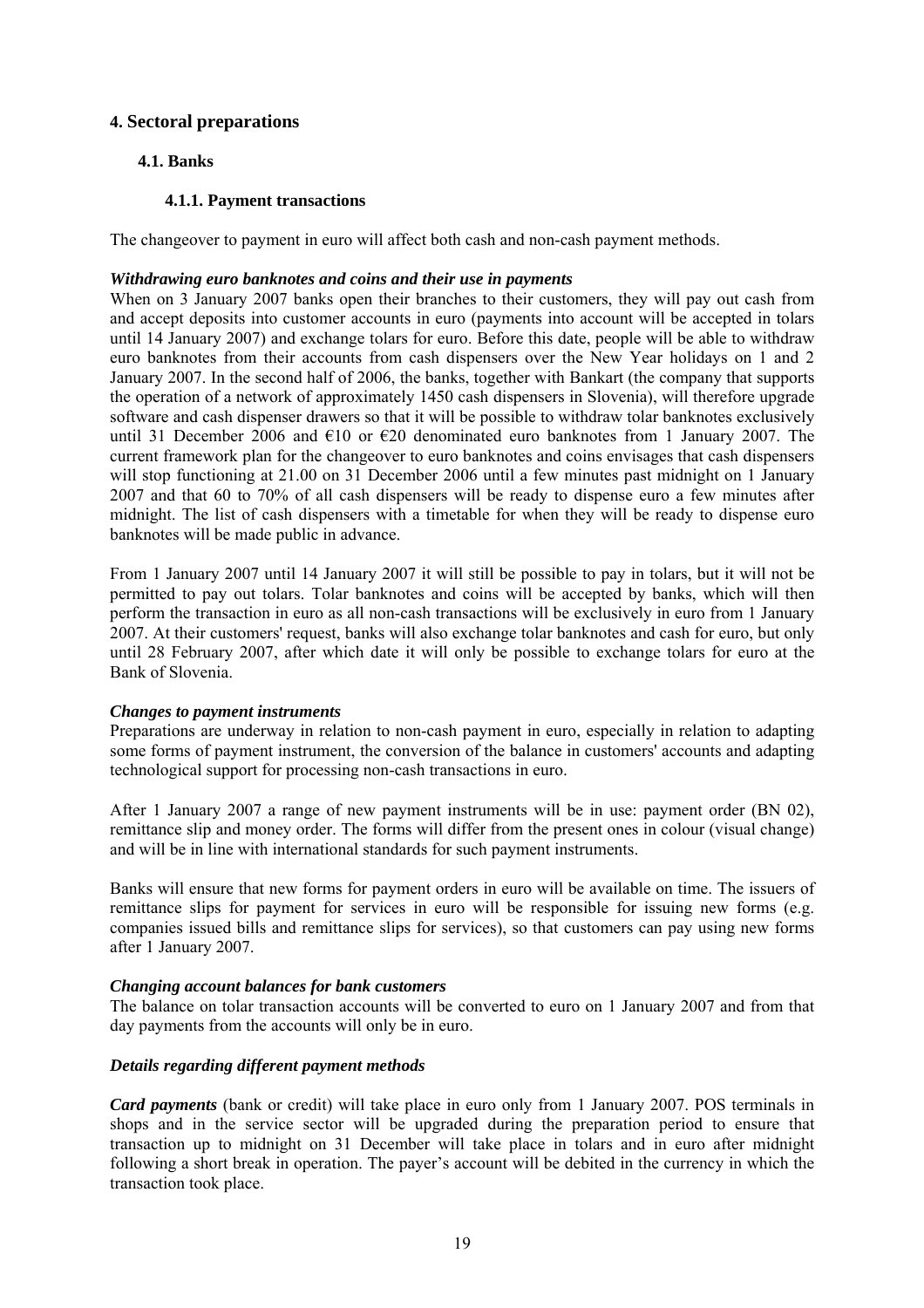*At bank counters* customers will be able to pay with tolar banknotes and coins from 3 January to 14 January 2007 or in euro, while from 15 January 2007 payment will be exclusively in euro. Noncash payments debiting an account will take place in euro only from 3 January 2007 onwards. Of course tolar banknotes and coins may be exchanged for euro before paying until 1 March 2007. The **payment orders** with which customers debit their accounts will have a new layout and colour from 1 January 2007, and the payment total or account debit will be given in euro.

*The remittance slip* that will be in use after 1 January 2007 for payment in euro will also differ in colour from the previous tolar remittance slip, as well in the layout of details, while the standard machine readable strip will remain the same. When making payments with remittance slips at a bank counter between 1 January and 14 January 2007, customers will be able to pay slips issued in euro with tolar or euro banknotes and cash, but from 15 January only euro will be accepted.

After 1 January 2007, it will not be possible to process slips issued in tolars using machine-readable data strips. Bank tellers will have to input data on the euro amount from slips manually, as all noncash transactions will be exclusively in euro from 1 January 2007. After a large number of meetings to reach agreement, representatives of three interest groups (companies issuing remittance slips for payment of services, consumers paying for services, and banks performing the transaction to credit the companies issuing the remittance slips), the consensus<sup>[5](#page-19-0)</sup> achieved permits the following series of actions:

- o It is recommended that remittance slip issuers give the payment amount on slips issued in tolars in euro as well, printed above the tolar amount. Banks will accept such remittance slips for payment and after machine reading the tolar amounts will manually input the euro amount as a correction. Large remittance slip issuers want payments for services to arrive in their accounts on an ongoing basis to enable automatic closure of receivables with received payments; a precondition for this is for the payment amount of the receivable to match the issuer's remittance slip records.
- o If an old tolar remittance slip does not have a printed amount in euro, the payer may write the euro amount from the bill on the "old" tolar remittance slip and submit it with a signature to the bank for payment. The fourth paragraph of Article 10 of the Act on Dual Display of Prices in Tolars and Euro states that: "*if a company carries out transactions for payment of goods or services via remittance slips, the final amount must be given in both currencies on the bill (invoice) only, while the amount on the remittance slip need only be in the main currency.*" This provision requires remittance slips to state the euro counter value on bills, in addition to the tolar value. This informs payers of the amount they are paying in euro.
- o If the "old" tolar slip does not have the amount in euro, the conversion of the amount will take place at the bank counter, and the payer will sign to confirm the converted amount is correct. Pursuant to the Payment Transactions Act a payment order must include the monetary amount of payment and the currency, in order for the payment transaction executor to be obliged to accept it.

After 1 January 2007, banks will only make payments to customers based on *remittance slips* in euro. Money orders for payment of euro after 1 January 2007 will be issued on a new form in euro.

*Payment via electronic banking* will take place in tolars until a time on 29 December 2006 announced by the bank. From then on payment will be in euro only, such that transactions that take place on 30 December and 31 December will be accounted in the bank with the date 1 January 2006. The banks will announce the date from when payment by electronic banking will take place in euro in advance.

#### *Transactions in banks during the changeover to the euro*

The last working day for banks (bank counters, electronic banking, telephone banking) in tolars will be Friday 29 December 2006 (banks will announce the closing time). Banks will process all payments

<span id="page-19-0"></span> $\frac{1}{5}$ <sup>5</sup> Council Regulation (EC) no 974/98 on the Introduction of the Euro with amendments, Act on Dual Display of Prices in Tolars and Euro (Nov. 2005), Payment Transactions Act (ZPlaP), Draft Act on the Introduction of the Euro.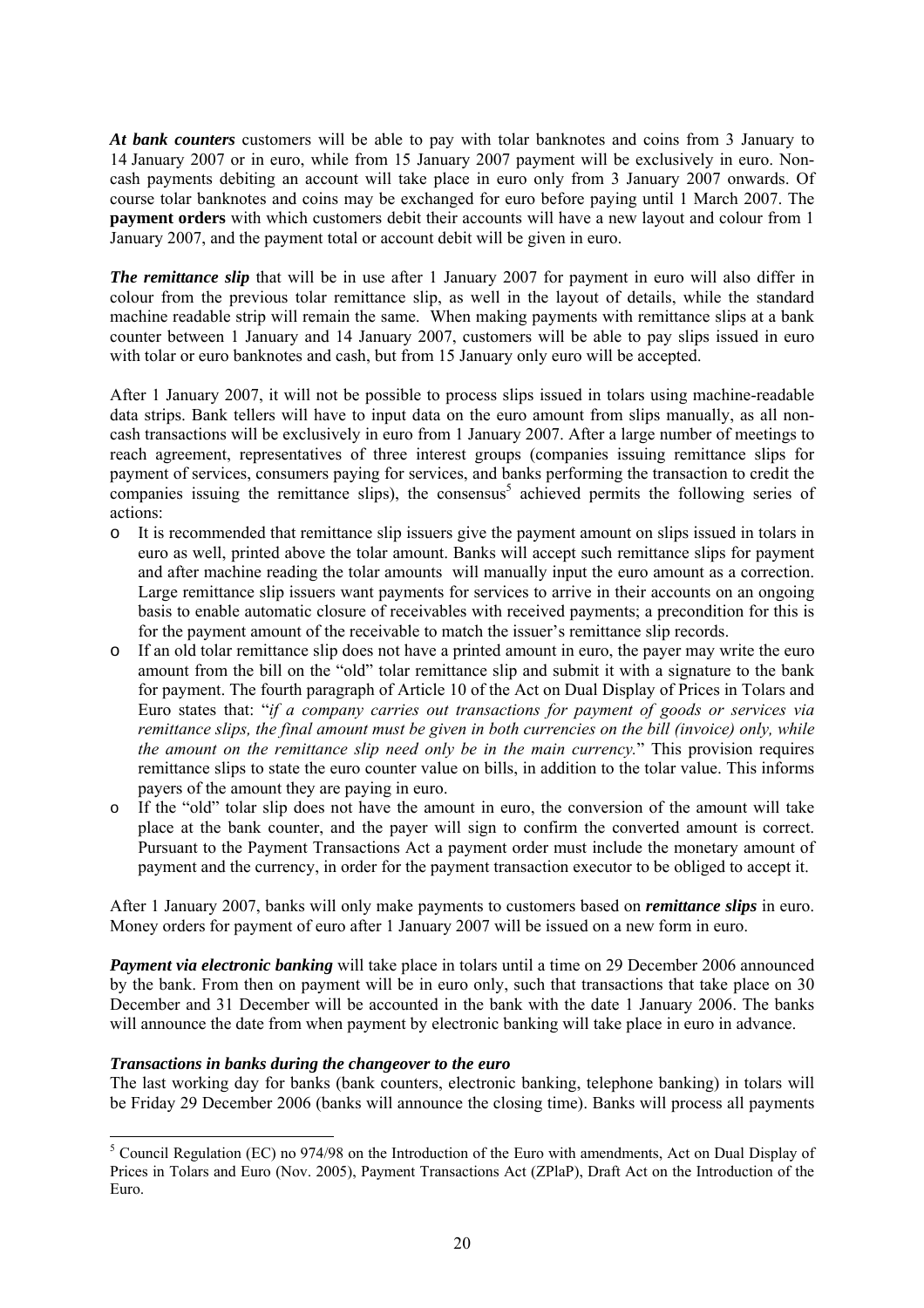received in tolars on that day. From 30 December 2006 to 2 January 2007 banks will not carry out transactions for customers, but will prepare their entire system to ensure that they will be ready to accept cash and non-cash euro payments on the first working day in euro, 3 January 2007. Deposits and payments in tolars will still be accepted until 14 January 2007. From that day payment in tolars will no longer be possible, but it will be possible to exchange tolars for euro until 1 March 2007 (this will only be possible at the Bank of Slovenia after that date).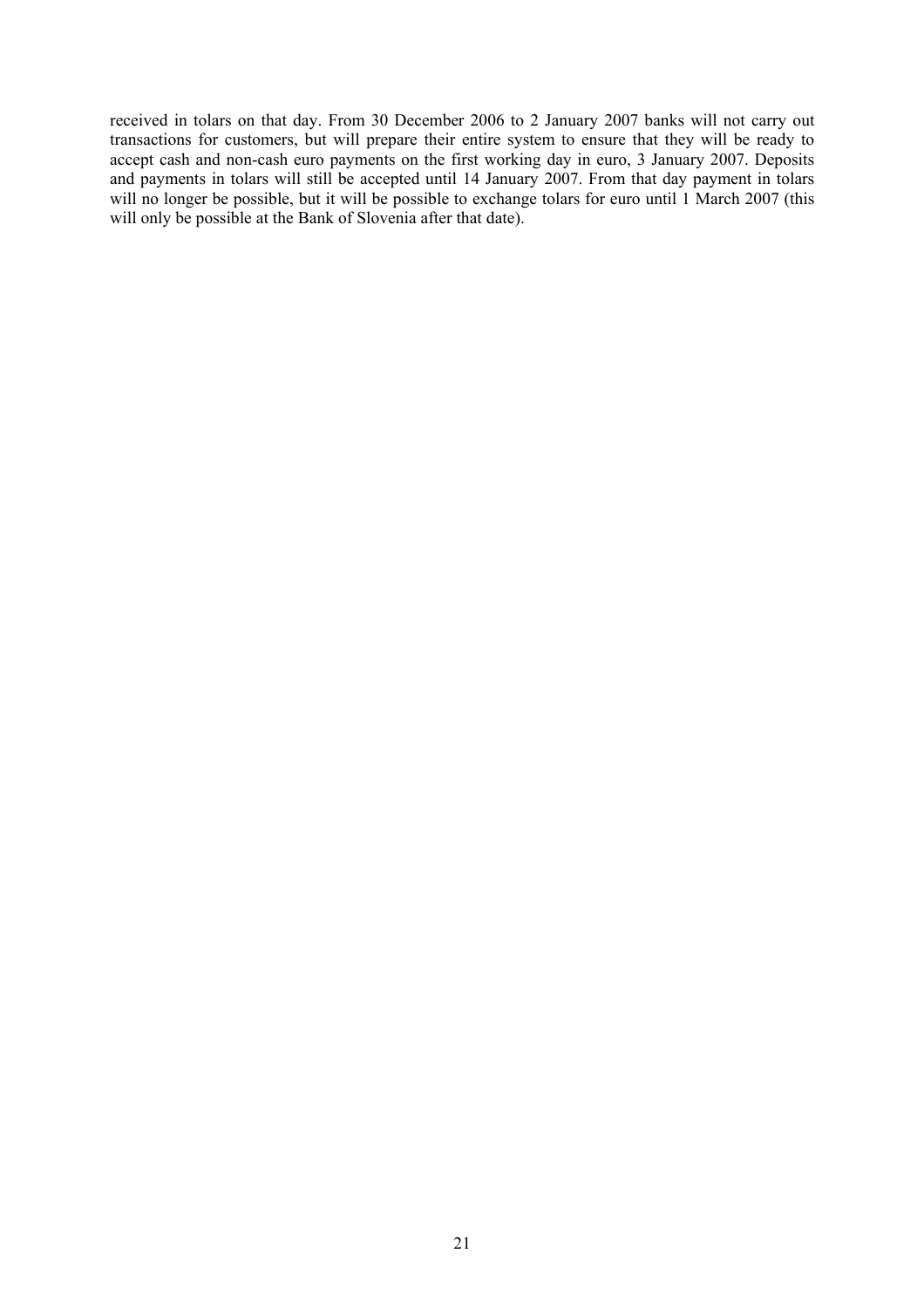#### **4.2. Capital market**

#### **4.2.1. Shares**

Companies with share capital will have to amend their nominal capital, and public limited companies (d.d.) and limited companies (d.o.o.) will have also have to amend the nominal value of shares or the basic contribution to the new denomination, which will also require redenomination. In accordance with an internationally practiced approach, Slovenia will introduce no-par values shares, which do not require a special redenomination process.

Introducing changes to companies with share capital that the euro will demand will be determined by the umbrella act for the economic sphere – the Companies Act (Slovenian abbreviation: ZGD-1), which is now passing through parliament. The ZGD-1 first introduces the new concept of no-par value shares (in Slovenian: *kosovne delnice*), which are an internationally attested concept and a very welcome system of organising shares in relation to denomination. No-par value shares do not relate to an amount or quota, which avoids the change in the share capital contradicting (in the amount or quota) existing share documents or necessitating a change in the number of shares. Companies therefore have a rather elegant solution to adapting to the introduction of the new currency unit without costs or significant changes in capital. If shares no longer refer to a nominal value, their amendment and harmonisation will no longer be necessary. On the changeover to the euro most public limited companies in comparable countries took this path, as no-par value shares also make it easier to carry out transactions with share capital without the issue of new shares.

The ZGD-1 also introduces nominal indications for share instruments that indicate a supranational obligation (minimum share capital of a public limited company) or standard (the concept of a  $\epsilon$ 1 share or minimum participation value) in the euro denomination. There are also euro denominations for thresholds, amounts, fines, etc. throughout the entire text of the act, but in a manner that consistently uses the tolar as the currency of the Republic of Slovenia until the day the euro is adopted. This will make it easier to apply rounded figures in both denominations.

Based on a comparative law approach considering experiences in other EMU member states, a public limited company can carry out the changeover to the euro in two ways: by converting nominal share value and share capital amounts into euro, or by introducing no-par value shares. In accordance with the ZGD-1, will select their euro changeover method at a general meeting. If a company chooses to maintain the nominal share concept they will use the conversion methods, but to address the consequences of rounding of amounts, companies can introduce appropriate increases or decreases to share capital so that the nominal value of a share is rounded up or down to the nearest round euro, or a reorganisation of shares. The ZGD-1 therefore defines the (correct) method of converting nominal shares and share capital (bottom up method), which is information in character, and places special emphasis on maintaining all the reciprocal relations between the rights and ratios connected to shares that a rounding process could threaten. First the nominal value of all shares in a public limited company are converted using the official exchange rate and then rounded in the correct manner to two decimal places, with the total of these converted values representing the new share capital in euro. All differences that result from rounding are correctly carried or covered and identified within the capital reserves under a specific internal subdivision and balance item. A public limited company must define an appropriate rounding (nominal share value to the appropriate whole euro) for denominations within a general meeting decision making process.

As the changeover to the euro in Slovenia will take place according to the Big Bang scenario, companies will not have the transitional period that previous EMU members had (3 years). The ZGD-1 is therefore oriented towards ensuring that companies can implement measures for the changeover to the euro within their general meetings in the 2006 business year. The proposer of the act allows the existing nominal value of shares and share capital in tolar to remain valid until the appropriate changes are made for companies established or that have submitted a proposal for establishment before the day the euro is adopted. Companies that want to maintain the nominal concept of shares will be able to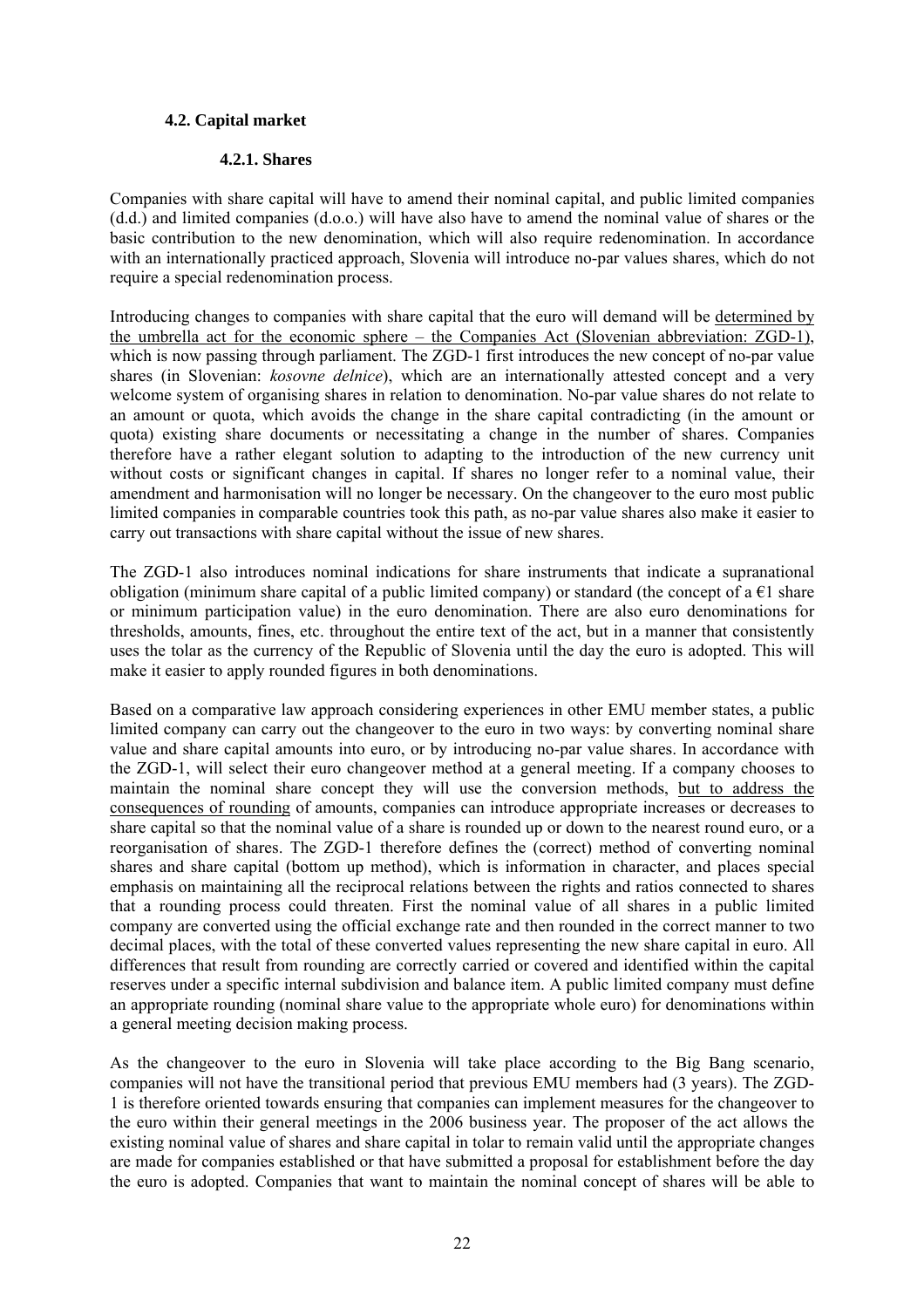pass the relevant general meeting resolutions from the moment the irrevocable exchange rate is set, which will harmonise the nominal tolar denomination of shares and the share capital with euro, as defined by the act. However, these general meeting resolutions may only be entered on the day the euro is introduced (deferred resolutions) and with the relevant provisions in the articles of association. Companies that want to introduce no-par value shares will be able to do so before the irrevocable exchange rate is known. The actual introduction of no-par value shares does not affect nominal proportions or provisions. At the same time the general meeting will be able to authorise the management board or supervisory board to implement the conversion of the share capital according to the irrevocable exchange rate on the day of the introduction of the euro, and with the conversion from tolar to euro values carry out a minor "editorial action" in the provisions of the articles of association defining the company's share capital. After the day the euro is introduced, companies that have not yet carried out the changeover to the euro will face a block on the register, meaning they can only amend an entry on share capital in the Register of Companies, unless they make the appropriate changeover to the euro at the same time.

The Act also sets out a range of procedural measures that will make it easier for companies to hold general meetings or to pass general meeting resolutions relating to the introduction of the euro (introducing lower quorum for voting, no requirement to prepare a notarised copy of the articles of association or special announcements, extended deadline for implementing regular annual general meetings in the 2006 business year, etc.). This further emphasises the importance of companies introducing all the necessary measures for the changeover to the euro as soon as possible. As the changeover to the euro will require the replacement of all physical securities, on carrying out a changeover either by issuing no-par value shares or shares with a nominal value in euro, it is recommended that all shares be changed into book-entry form (dematerialised) which will lead to greater transparency, cost effectiveness and simplicity of regulating securities in the future, in a manner already practiced by other EU member states.

The provisions of the ZGD-1 on public limited companies also define the euro changeover regime for limited companies (Slovenian abbreviation: d.o.o.) by analogy, but in a uniform and binding manner. The method for converting basic contributions and nominal capital is based on the top down method, as follows: the limited company (d.o.o.) will first convert its share capital from tolar to euro. This value will then be divided by one hundred and then rounded in the relevant manner to two decimal places. This amount will then be multiplied by the individual partners' shares (their participating interest expressed as a percentage) to determine partners' basic contribution in euro. The sum of the amounts for all partners will give the value of the nominal capital in euro. Other provisions for limited companies will follow those for public limited companies by analogy.

The final time limit for harmonising a company's capital structure in euro is two years from the day the euro is adopted. Alongside blocking the register, companies and responsible persons that do not make the changes within the time limit, which includes two or three regular annual general meetings, will be penalised each subsequent year for failing to comply.

#### **4.2.2. Debt instruments**

The main recommended method of redenominating debt instruments is the bottom up method, applied to each instrument separately. This method entails converting individuals bonds into euro, using the irrevocably fixed exchange rate with rounding to the nearest euro cent.

The total value of a security in euro is the product of the individual bond value in euro and the number of bonds issued. Any difference between the issue in euro determined in this manner and the direct conversion of the entire value of the issue in euro due to rounding on one bond will be amended at the issuer level.

As many different types of debt instruments exist with differing technical characteristics, the redenomination approach for individual markets is described below. The Statistical Office of the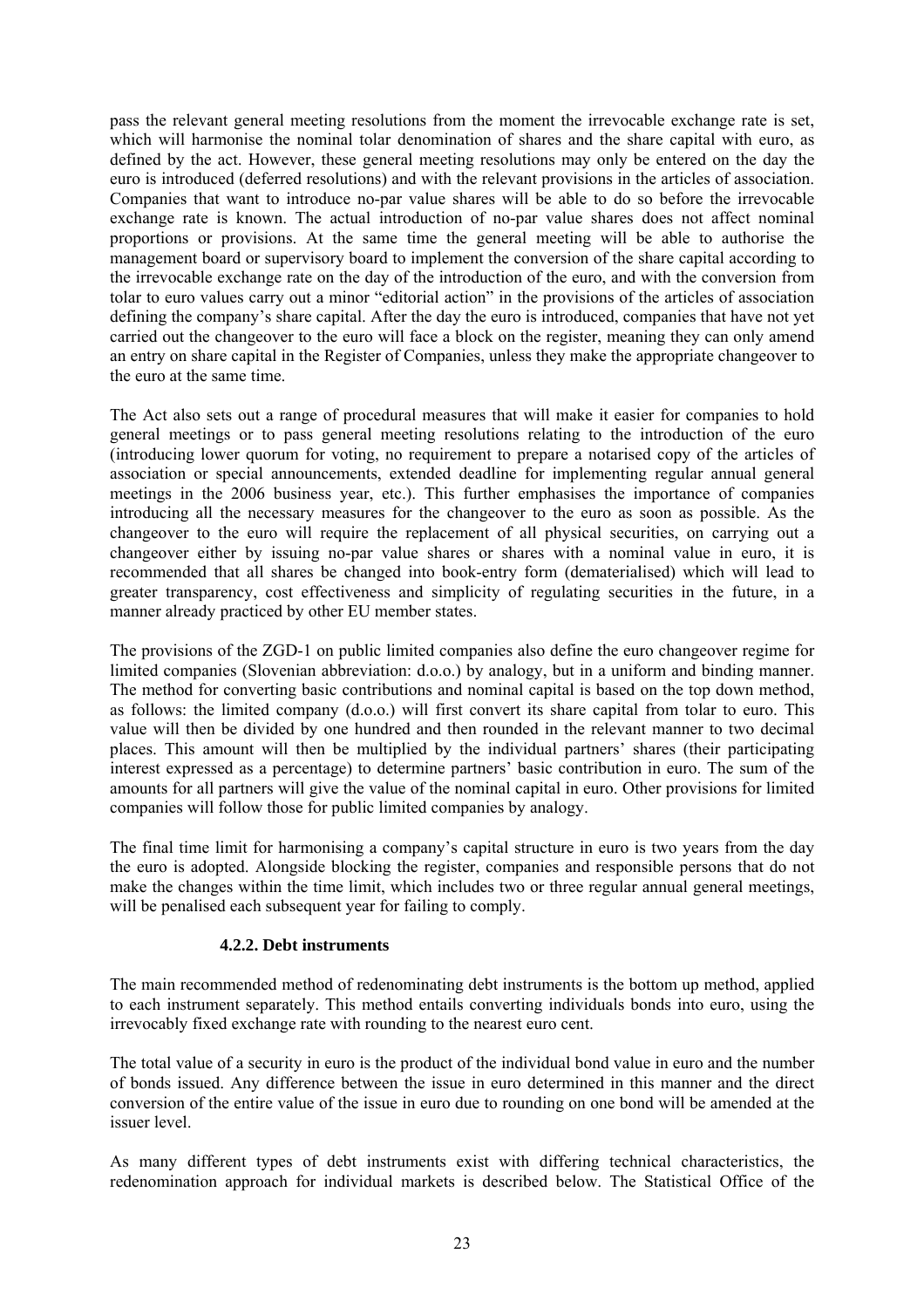Republic of Slovenia will continue to publish information on TOM clauses (TOM is the Slovenian abbreviation for the base interest rate, which is used as the monthly indexation rate). The description depends on the debt instruments issued by the state.

#### *Fixed rate bonds*

These are securities issued in tolar denominations, with interest at a fixed interest rate. The nominal value of bonds is paid in a lump sum on the date the bond matures. On 30 November 2005 there were 10 tolar denominated bonds with fixed interest rate (RS44, RS51, RS52, RS54, RS55, RS56, RS57, RS58, RS59 and RS60) in the portfolio, while on the day of conversion to the euro there should be nine with a fixed interest rate.

On the changeover day, according to the redenomination principle described in the introduction, the value of individual bonds in euro will be calculated, and will be taken as the new nominal value of the bond from 1 January 2007.

In accordance with the prospectus for these bonds, the interest will be calculated from the nominal value of the bond. Interest for a period shorter that the interest period will also be calculated from the nominal bond value, in accordance with the formula stated in the prospectus.

In this light, all interest on such bonds maturing after 1 January 2007 will be calculated from the nominal value in euro.

#### *Indexed bonds*

These are bonds issued in order to rehabilitate banks and savings banks or to exchange bonds of that type for new Republic of Slovenia bonds. On 30 November 2005 there were four such bonds (RS10, RS46, RS47 and RS15U), none of which matured before 1 January 2007.

For these instruments the nominal bond value is indexed on an ongoing basis according to the valid annual or monthly base interest rate. The equivalent interest rate method is used for the valorisation. The interest rate for these instruments is fixed.

The principal of the bond is paid in a lump sum payment in the indexed value on the day the bond matures, except for the RS10 bond, for which the principal is paid in annual instalments. The individual instalments for the RS10 bond are divided according to the indexed principal on the day the bond principal matures.

Interest from the RS10 and RS15U bonds is calculated from the principal using the equivalent method, which is revalued according to the equivalent valid base interest rate. Interest from the RS46 and RS47 bonds is calculated from the revalued principal using the linear method.

The prospectuses for these bonds contain provisions when the TOM rate (base interest rate) cannot be determined. This means that if it is not possible to determine the TOM rate for an individual period due to a lack of data, change in regulations or for any other reason, seven working days before an interest payment matures, the TOM rate for that period shall be deemed the same as in the prior period in which the TOM can be determined.

In the case of indexed securities, the value of individual bonds in tolars on the changeover day is determined and will be the value of the individual bond at the end of the day on 31 December 2006. According the redenomination principle described in the introduction, the conversion of the indexed tolar value of individual bonds into euro, while for the RS46 and RS47 bonds the nominal tolar value will also be converted into euro. The new values present the base for calculating interest and the principals that mature for payment after 31 December 2006, in line with their prospectuses.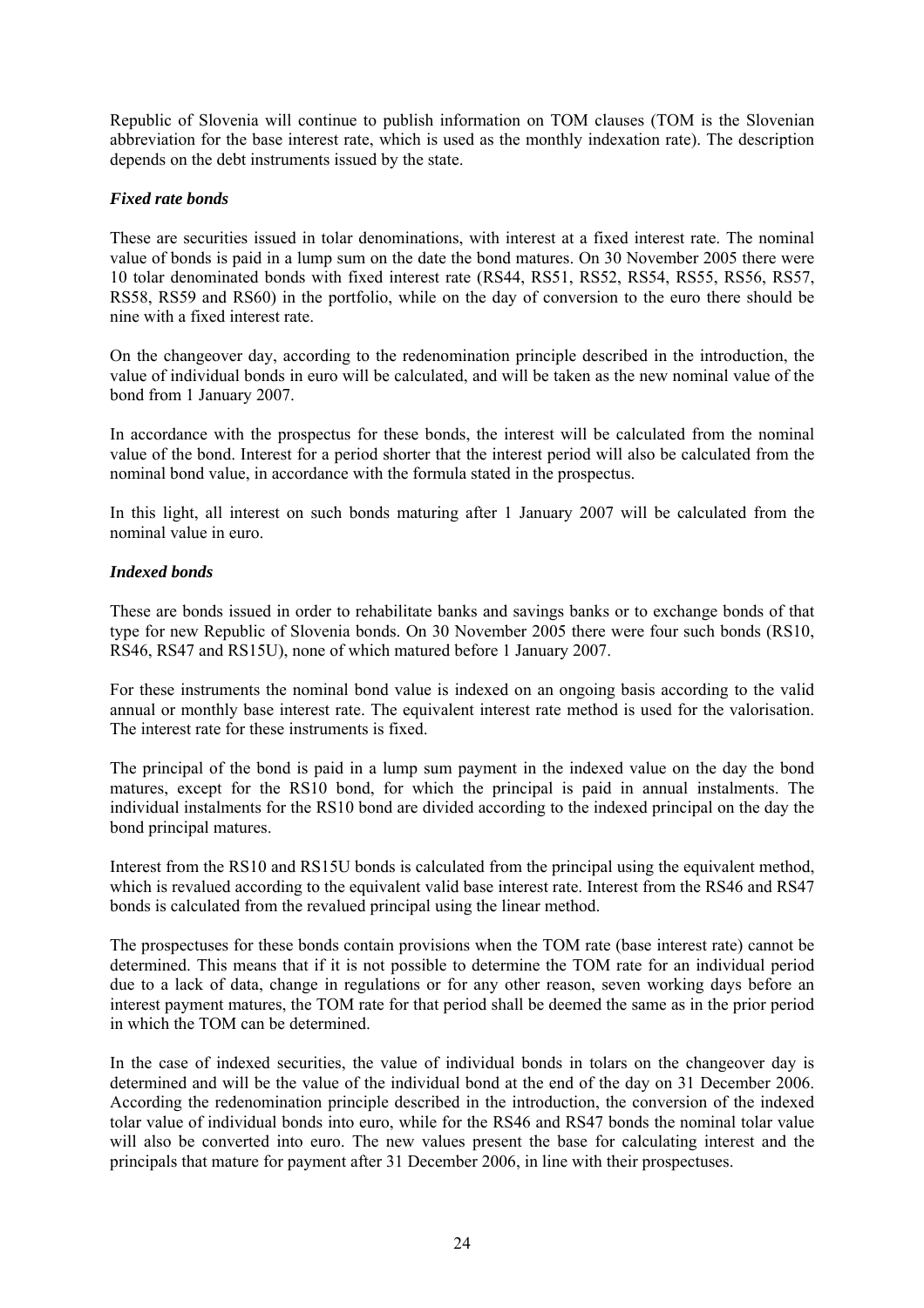#### *Variable rate bonds*

In accordance with the 2001 and 2002 Financing Programmes for the National Budget of the Republic of Slovenia, due to the gradual changeover to nominalism, bonds were issued with a variable interest rate comprising the valid (annual) base interest rate plus a fixed margin.

In 2001 and 2002 three and five year tolar denominated bonds were issued with a variable interest rate, which the prospectuses defined as a variable interest rate equal to the amount of the annually valid base interest rate (TOM) plus a fixed number of percentage points (TOM +  $x$  %). This variable interest rate therefore is not a case of indexation to the TOM rate, but has the function of a variable interest rate (EURIBOR + margin).

On 30 November 2005 nine bonds with variable interest rates (TOM +  $x$  %) remained. Most of these bonds will be paid out before the introduction of the euro, but on 1 January 2007 there will still be three variable interest rate bonds (RS21, RS31 and RS39).

On the changeover day, according to the redenomination principle described in the introduction, the value of individual bonds in euro will be calculated, and will be taken as the new non-matured value of the principal from 1 January 2007, which forms the base for calculating payments that mature after 31 December 2006, in accordance with the prospectuses for these bonds.

Irrespective of the above, in the case of amortisation bonds, such as RS21 and RS39, all the individual tolar values of unpaid principles from the amortisation schedule that mature for payment after 31 December 2006 must be converted according to the irrevocable exchange rate in accordance with the rounding rules. The total tolar value of the still unpaid principal must also be converted into euro in the same manner. Any difference between the amount in euro of the calculated values of the unpaid principals from the amortisation schedule and the total value of the unpaid principal in euro will be added to the first payment of the principal after 31 December 2006.

#### *Euro denominated bonds*

These are securities issued in euro denominations, with interest at a fixed interest rate. The interest is calculated from the nominal bond value on the due date for interest payment, using the linear method, such that the interest rate is multiplied by the nominal bond value and rounded to two decimal places. The nominal value of bonds is paid in a lump sum on the date the bond matures.

The principal and the interest is paid on each payment maturity date in the equivalent tolar value, converted according to the Bank of Slovenia's middle rate for the euro on the day of payment. The prospectus states that in the case the euro becomes the legal tender in Slovenia, the bond will be paid in euro. This provision means no additional changes or any exchange into euro is required.

On 30 November 2005 there were 11 euro denominated bonds with a fixed interest rate (RS18, RS23, RS26, RS29, RS32, RS33, RS38, RS48, RS49, RS50 and RS53) that would remain in the portfolio after 1 January 2007.

#### *Discounted bonds*

These are tolar denominated securities, issued with a discount. This means that the interest is not paid separately but is expressed as the difference between the nominal value, i.e. the value the state pays on maturity, and the discounted value (i.e. the value on issue).

As these are securities for which the final value is known on issue, all individual unpaid liabilities that will mature for payment after 31 December 2006 can be converted according to the irrevocable exchange rate, in accordance with the rounding rules.